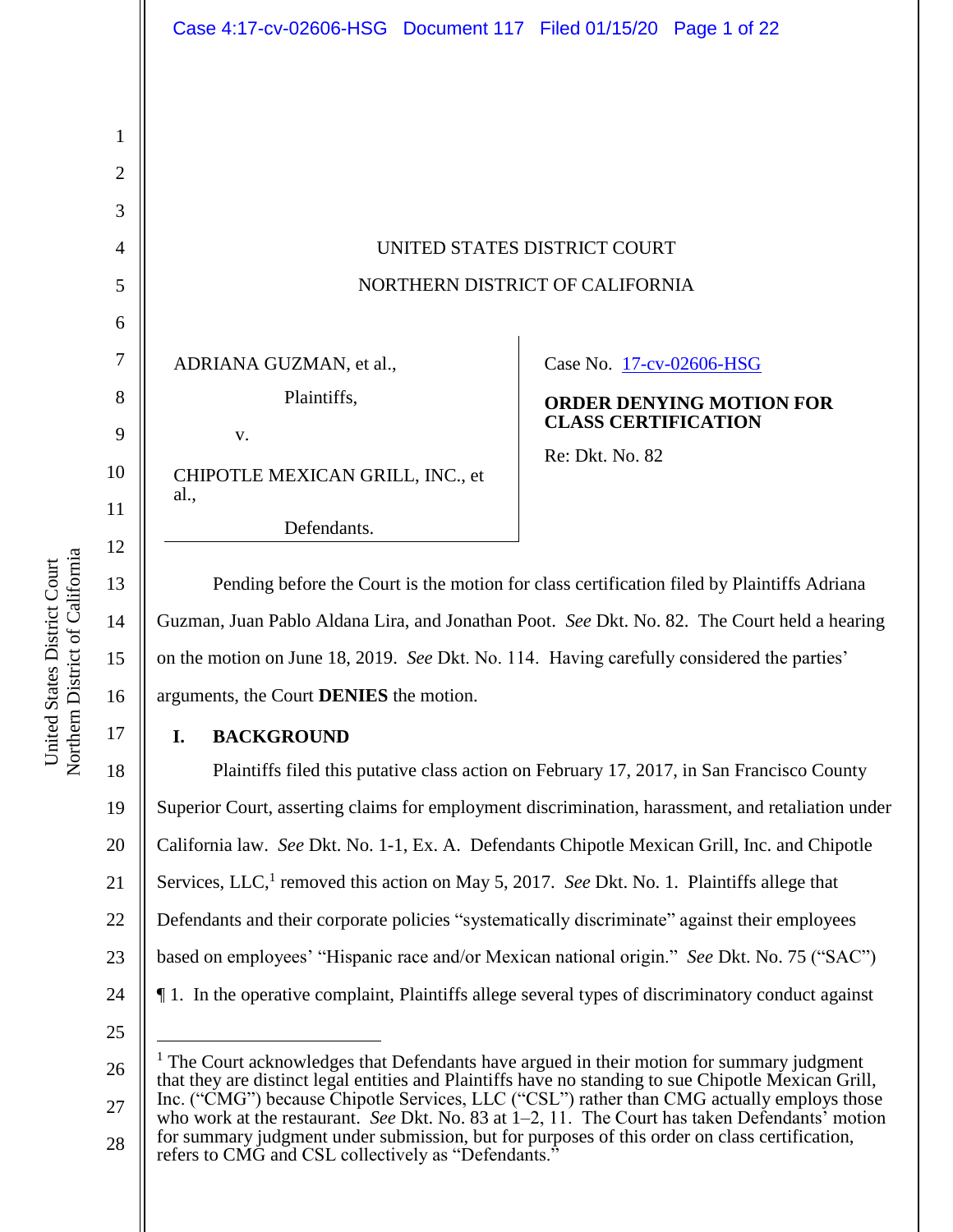#### Case 4:17-cv-02606-HSG Document 117 Filed 01/15/20 Page 2 of 22

10 11

1

2

3

4

5

6

7

8

9

12

13

14

15

16

17

18

individuals who are Hispanic or of Mexican national origin, including: failing to promote otherwise qualified individuals because they either speak English poorly or speak English with an accent; falsifying or providing unsubstantiated poor performance reviews; subjecting individuals to verbal taunting, offensive language, and racial jokes; and wrongfully terminating individuals who would not quit on their own. *See id.* ¶¶ 33–42, 48–70, 74–81, 85–89. Based on these allegations, Plaintiffs bring several causes of action against Defendants under the California Fair Housing and Employment Act ("FEHA"), Cal. Gov't Code §§ 12940 *et seq.*, for disparate treatment employment discrimination; disparate impact employment discrimination; harassment on the basis of race or national origin; failure to prevent discrimination and harassment; and retaliation. *See id.* ¶¶ 94–137.

For purposes of class certification, however, Plaintiffs have narrowed the scope of their allegations. Specifically, Plaintiffs contend that Defendants have two uniform and facially discriminatory policies that support class certification as to their disparate impact, harassment, and failure to prevent discrimination claims<sup>2</sup>: (1) an unwritten English-only policy, by which Defendants prohibit their employees from speaking Spanish in the workplace ("English-Only Policy"); and (2) a promotion policy, which requires employees to demonstrate a subjective level of English proficiency before they are eligible for promotion to management positions ("Promotion Policy"). *See also* Dkt. No. 82 at 1, 4–11.

19 20 21 22 23 24 25 26 In support of these allegations, Plaintiffs proffer declarations from several former employees, including the three named Plaintiffs, who describe their individual experiences working for Defendants in several California locations. *See id.* at 7–11; *see also* Dkt. No. 82-30, Exs. A–H (Declarations of Adriana Guzman; Juan Pablo Aldana Lira; Jonathan Poot; Carmen Cortez; Maria Gomez; Norma Mata; Cindy Ortiz; and Francisco Ramirez Salinas). All eight former employees assert that their managers spoke English, *see* Dkt. No. 82-30, Ex. A ¶ 11, Ex. B  $\P$  11, Ex. C  $\P$  11, Ex. D  $\P$  9, Ex. E  $\P$  8, Ex. F  $\P$  9, Ex. G  $\P$  9, Ex. H  $\P$  9; six of the eight were told that they could not speak Spanish at least some of the time in the restaurant, *see id.*, Ex. A ¶¶ 13–

<sup>28</sup>  $2$  Plaintiffs concede that they do not seek class certification as to their disparate treatment or retaliation claims. *See* Dkt. No. 82 at 11, n.54.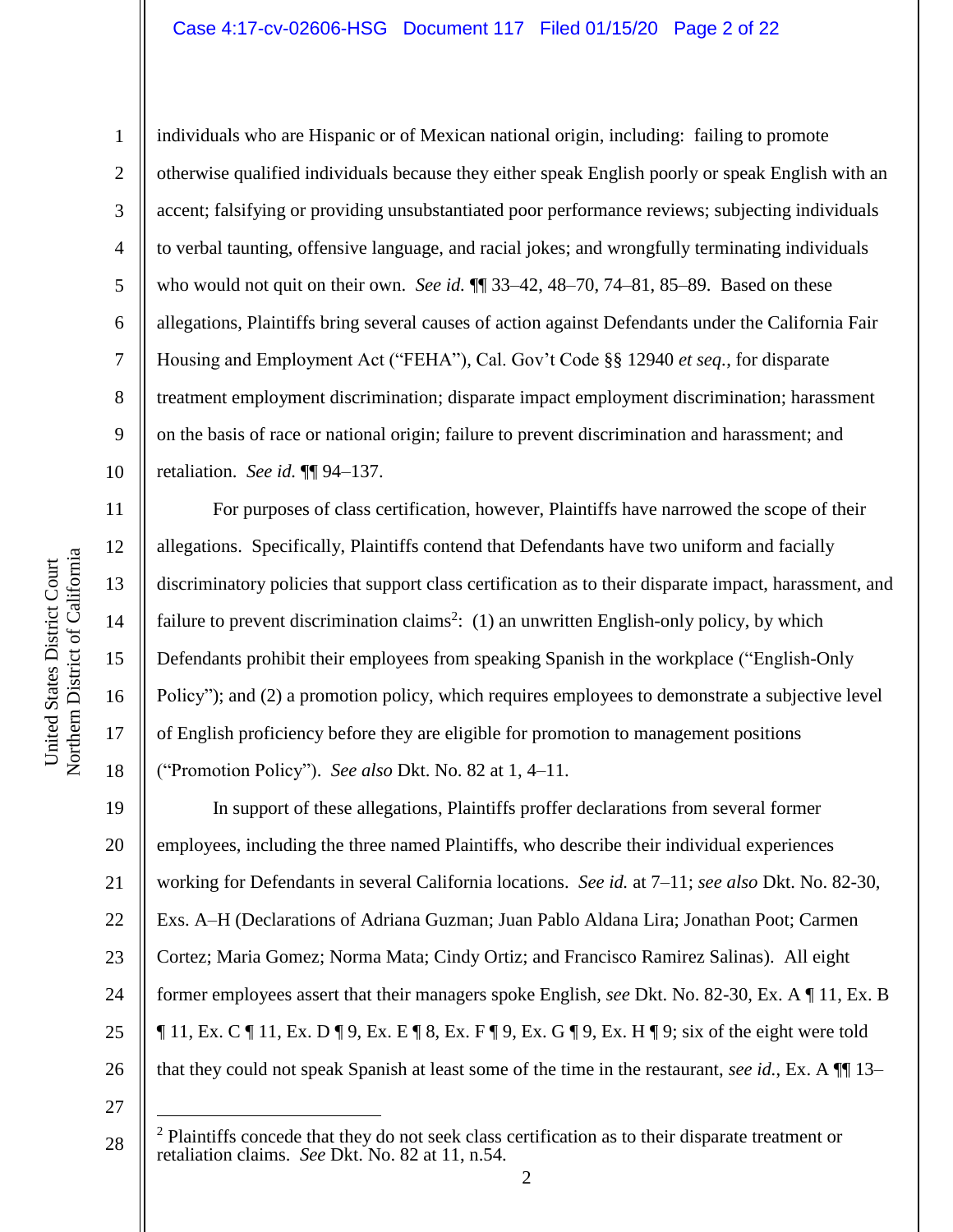15, Ex. C ¶¶ 13–14, Ex. D, ¶¶ 11–12, Ex. E ¶ 11, Ex. G ¶¶ 11–13, Ex. H ¶¶ 11–13; and six of the eight understood that they had to speak English "well" or "perfect" to be eligible for further promotion, *see id.*, Ex. A ¶¶ 21–22, 25, Ex. B ¶¶ 13–19, Ex. D ¶ 13, Ex. E ¶¶ 10–11, Ex. F ¶¶ 11– 12, Ex. H ¶¶ 14, 16–17. Additionally, Plaintiffs cite to an anonymous complaint from 2011 describing events in which two employees were terminated for speaking Spanish, *see* Dkt. No. 82- 26, Ex. 23 at 12, as well as allegations in several other cases in which employees allege that they were harassed, threatened with termination, or actually terminated for speaking Spanish in the restaurant, *see* Dkt. Nos. 82-28; 82-29, Exs. A–F. 3

9 10 11 12 13 14 15 16 17 18 19 Plaintiffs also point to several English language programs that Defendants offered employees who were otherwise ready for promotion. *See* Dkt. No. 5–6; *see also* Dkt. No. 82-8, Ex. 7; Dkt. No. 82-9, Ex. 8; Dkt. No. 82-10, Ex. 9; Dkt. No. 82-11, Ex. 10; Dkt. No. 82-12, Ex. 11. Although not mandatory, Plaintiffs contend that the Language Development Assistance Program ("LDAP") and Immersion Restaurant Program in particular were designed for "top performers" who were otherwise "ready for promotion" but lacked the requisite language skills. *See* Dkt. No. 82 at 6–7; *see also* Dkt. Nos. 82-8, Ex. 7; Dkt. No. 82-9, Ex. 8; Dkt. No. 82-10, Ex. 9; Dkt. No. 82-11, Ex. 10; Dkt. No. 82-12, Ex. 11 (dated August 2011). LDAP was advertised in both English and Spanish to "top performer[s] whose only barrier to promotion is [their] need for English language skills." *See* Dkt. No. 82-11, Ex. 10. And similarly, Defendants' training materials explained that "[t]here will always be high performers who have English language

20

 $\overline{a}$ 

1

2

3

4

5

6

7

8

<sup>21</sup> 22 23 24 25 26 27 28 <sup>3</sup> Plaintiffs ask the Court to take judicial notice of these documents, citing Federal Rule of Evidence 201. *See* Dkt. Nos. 82-28; 82-29, Exs. A–F. Federal Rule of Evidence 201 enables the Court to take judicial notice of adjudicative facts that are, *inter alia*, "capable of accurate and ready determination by resort to sources whose accuracy cannot reasonably be questioned." Fed. R. Civ. P 201(f). Although the Court "may take judicial notice of court filings and other matters of public record," *see Reyn's Pasta Bella, LLC v. Visa USA, Inc.*, 442 F.3d 741, 746 (9th Cir. 2006), Plaintiffs appear to seek judicial notice of the truth of the allegations contained in these documents. Such allegations are not the sort of undisputed facts generally subject to judicial notice. *See Lee v. City of Los Angeles*, 250 F.3d 668, 690 (9th Cir. 2001) (noting in context of motion to dismiss that "[a] court may take judicial notice of matters of public record . . . But a court may not take judicial notice of a fact that is subject to reasonable dispute" (quotation omitted)). This is particularly true here, where the cases appear to have all been dismissed without any final adjudication of the underlying merits. Nevertheless, Defendants do not oppose the request for judicial notice of these documents, and the Court accordingly **GRANTS** Plaintiffs' request to the extent that it recognizes the existence of the documents, but not the truth of their contents. *See* Dkt. No. 82-28.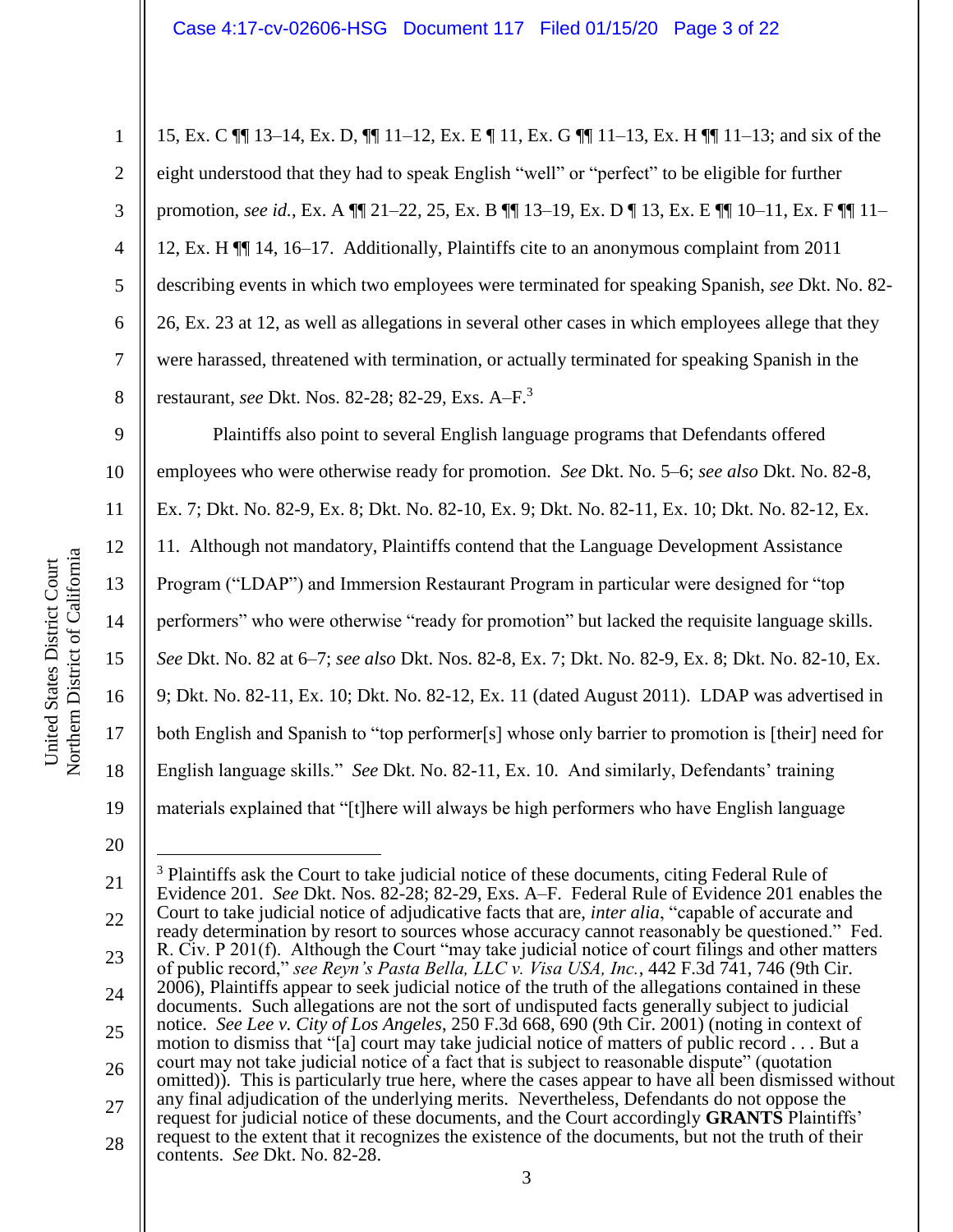### Case 4:17-cv-02606-HSG Document 117 Filed 01/15/20 Page 4 of 22

Northern District of California Northern District of California United States District Court United States District Court

1

2

3

4

5

6

7

8

9

10

11

12

13

14

15

16

17

18

19

20

21

24

25

proficiency as a barrier," but Defendants "can help them overcome this barrier and achieve their goals." *See* Dkt. No. 82-9, Ex. 8 at 22 (dated October 2009). Plaintiffs do not identify when these programs were in effect, though Mr. Lira states that his manager told him in October 2011 that Defendants would no longer offer English classes.<sup>4</sup> *See* Dkt. No. 82-30, Ex. B ¶ 19; *see also* Dkt. No. 82-9, Ex. 8 at 22 (dated October 2009); Dkt. No. 82-12, Ex. 11 (dated August 2011).

Plaintiffs allege that both the English-Only Policy and the Promotion Policy served to harass employees who are Hispanic or of Mexican national origin; are facially discriminatory; and are a per se FEHA violation. *See* Dkt. No. 82 at 17–19; Dkt. No. 107 at 5–6. FEHA prohibits employment discrimination based on, *inter alia*, race, national origin, and ancestry. *See* Cal. Gov't Code §§ 12940 *et seq.* More granularly, "[i]t is an unlawful employment practice for an employer . . . to adopt or enforce a policy that limits or prohibits the use of any language in the workplace, unless . . . [t]he language restriction is justified by business necessity" and "[t]he employer has notified its employees of the circumstances and the time when the language restriction is required to be observed and of the consequences for violating the language restriction." *See* Cal. Gov't Code § 12951(a).

Plaintiffs conclude that Defendants had no business necessity for the English-Only Policy or the Promotion Policy, and on the basis of these allegations, move to certify a single class, defined as:

> All current and former hourly employees of Chipotle, who are Hispanic and/or of Mexican national origin, and worked at Chipotle restaurant locations in California during the period November 14, 2011 until the resolution of this action (the "Class").

22 23 *See Dkt.* No. 82 at 2. The parties agree that the class consists of approximately 43,000 employees from 400 different California Chipotle restaurants. *See* Dkt. No. 88 at 1.

**II. EVIDENTIARY OBJECTIONS**

In addition to their opposition to the motion for class certification, Defendants also filed

26 briefs styled as "evidentiary objections" to the declarations and accompanying exhibits that

27

 $\overline{a}$ 

<sup>28</sup> <sup>4</sup> During the hearing on the motion for class certification, Plaintiffs' counsel could not confirm whether the programs still exist.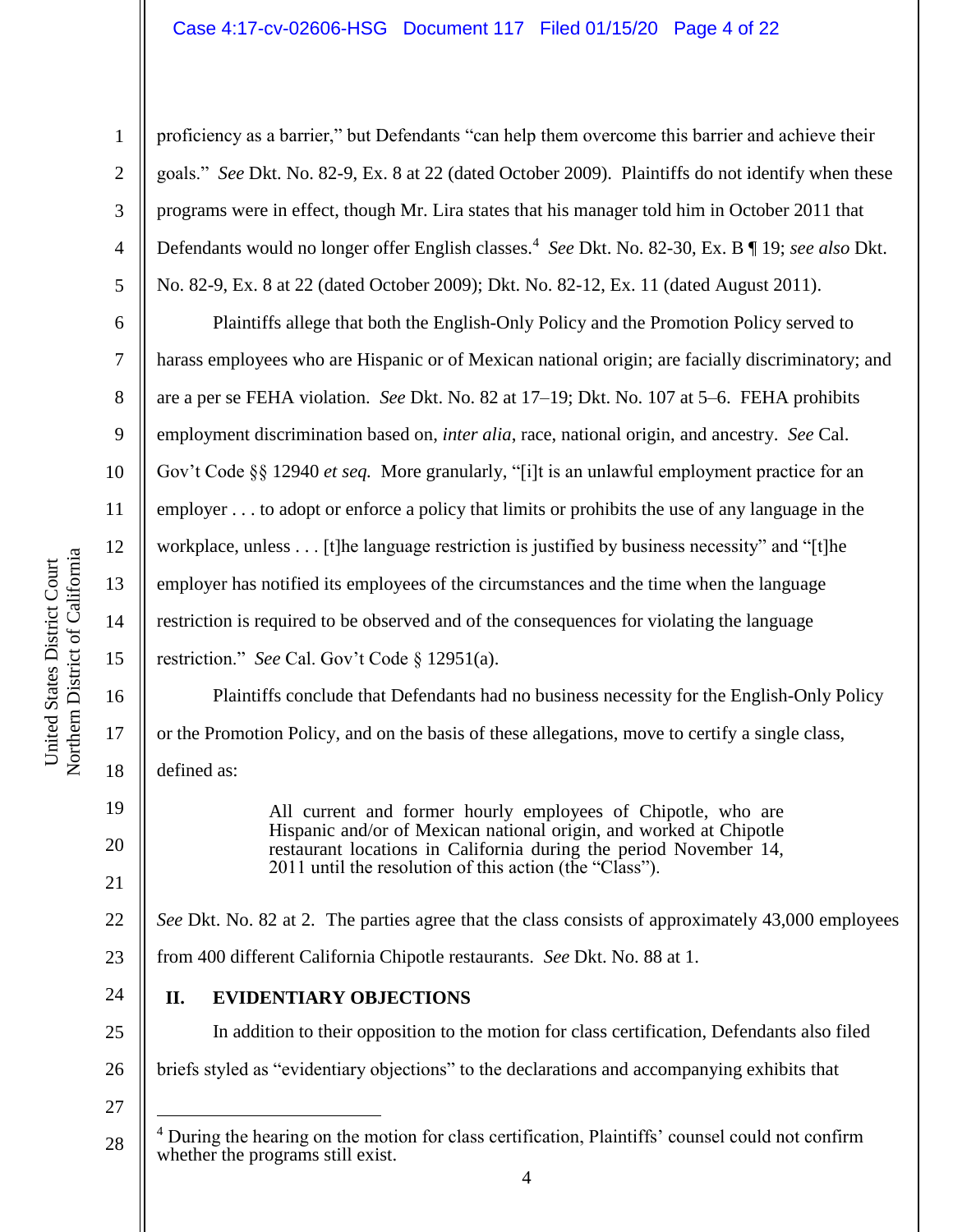13

14

15

16

17

18

19

20

21

1

Plaintiffs submitted in support of their motion for class certification. *See* Dkt. Nos. 86, 87. However, Defendants' submissions do not comply with the Civil Local Rules, which require that "[a]ny evidentiary and procedural objections to the motion must be contained within the [opposition] brief or memorandum," and that any such brief or memorandum may not exceed 25 pages. *See* Civil L.R. 7-3(a), 7-4(b). The Court accordingly **STRIKES** the evidentiary objections from the record and does not consider them for purposes of this order.

# **III. CLASS CERTIFICATION STANDARD**

Federal Rule of Civil Procedure 23 governs class actions, including the issue of class certification. Class certification is a two-step process. To warrant class certification, a plaintiff "bears the burden of demonstrating that she has met each of the four requirements of Rule 23(a) and at least one of the requirements of Rule 23(b)." *Zinser v. Accufix Research Inst., Inc.*, 253 F.3d 1180, 1186 (9th Cir.), *opinion amended on denial of reh'g*, 273 F.3d 1266 (9th Cir. 2001); *see also Wal-Mart Stores, Inc. v. Dukes*, 564 U.S. 338, 351 (2011) ("A party seeking class certification must affirmatively demonstrate [her] compliance with the Rule.").

Rule 23(a) provides that a district court may certify a class only if: "(1) the class is so numerous that joinder of all members is impracticable; (2) there are questions of law or fact common to the class; (3) the claims or defenses of the representative parties are typical of the claims or defenses of the class; and (4) the representative parties will fairly and adequately protect the interests of the class." Fed. R. Civ. P. 23(a). That is, the class must satisfy the requirements of numerosity, commonality, typicality, and adequacy of representation to maintain a class action. *Mazza v. Am. Honda Motor Co., Inc.*, 666 F.3d 581, 588 (9th Cir. 2012).

22 23 24 25 26 27 28 If the four prerequisites of Rule  $23(a)$  are met, a court also must find that the plaintiff "satisf[ies] through evidentiary proof" one of the three subsections of Rule 23(b). *Comcast Corp. v. Behrend*, 569 U.S. 27, 33 (2013). Plaintiffs assert that they meet the requirements of both Rule 23(b)(2) and 23(b)(3). *See* Dkt. No. 82 at 15–16, & n.62. Rule 23(b)(2) provides for certification where "the party opposing the class has acted or refused to act on grounds that apply generally to the class, so that final injunctive relief or corresponding declaratory relief is appropriate respecting the class as a whole." Fed. R. Civ. P. 23(b)(2). Rule 23(b)(3), in turn, applies where there is both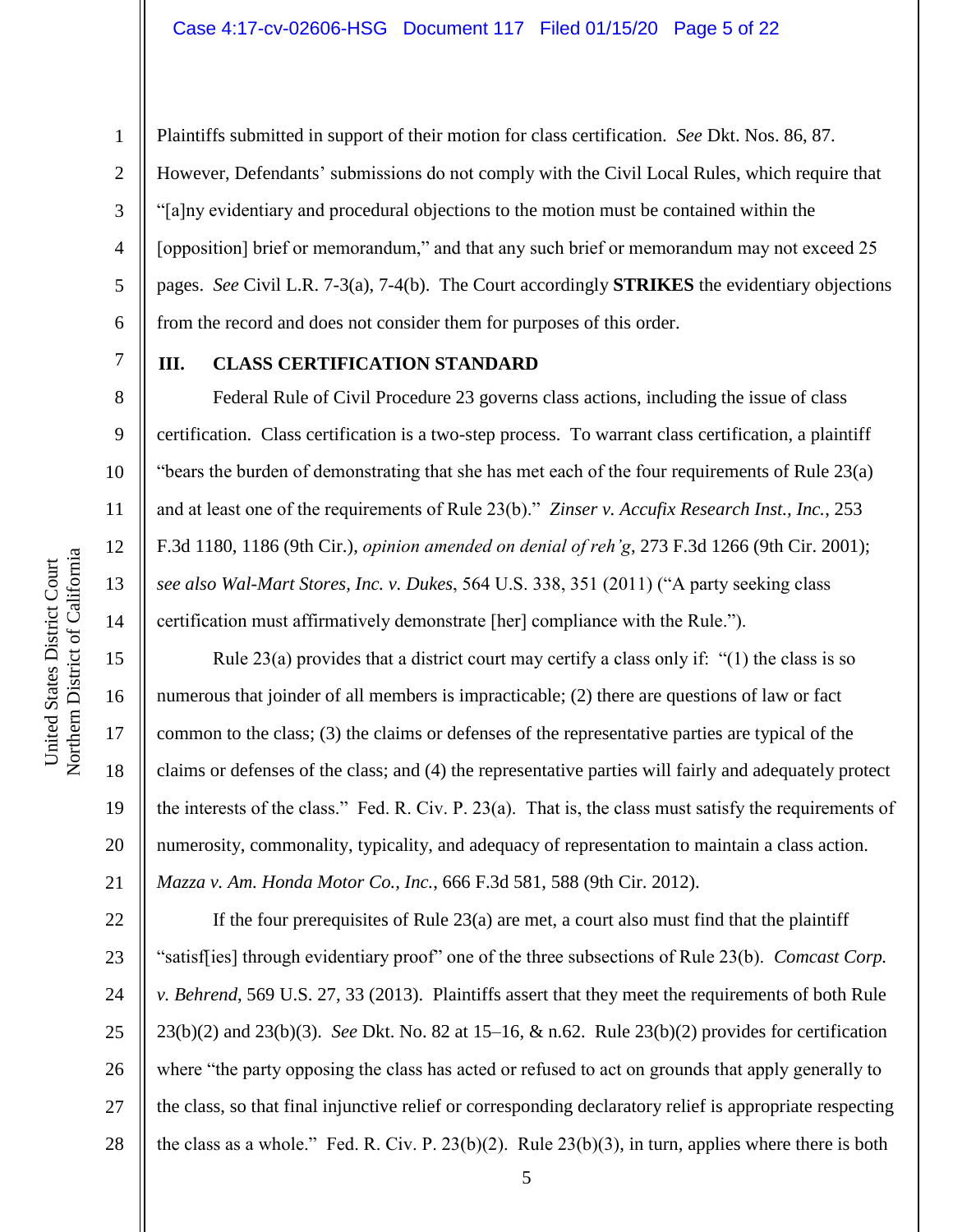#### Case 4:17-cv-02606-HSG Document 117 Filed 01/15/20 Page 6 of 22

"predominance" and "superiority," meaning "questions of law or fact common to class members predominate over any questions affecting only individual members, and . . . a class action is superior to other available methods for fairly and efficiently adjudicating the controversy." *See*  Fed. R. Civ. P. 23(b)(3).

The Court's "class-certification analysis must be 'rigorous' and may 'entail some overlap with the merits of the plaintiff's underlying claim.'" *Amgen Inc. v. Connecticut Ret. Plans & Trust Funds*, 568 U.S. 455, 465–66 (2013) (citing *Dukes*, 564 U.S. 350–51). However, "Rule 23 grants courts no license to engage in free-ranging merits inquiries at the certification stage," and "[m]erits questions may be considered to the extent––but only to the extent––that they are relevant to determining whether the Rule 23 prerequisites for class certification are satisfied." *Id.* at 1194– 95; *see also Ellis v. Costco Wholesale Corp.*, 657 F.3d 970, 981 (9th Cir. 2011) ("[A] district court *must* consider the merits if they overlap with the Rule 23(a) requirements."). The issue to be decided in a certification motion is whether the case should be "conducted by and on behalf of the individual named parties only" or as a class. *See Dukes*, 564 U.S. at 348.

#### **IV. DISCUSSION**

16 17 18 19 20 21 22 23 As noted above, Plaintiffs move to certify a class of approximately 43,000 "current and former hourly employees of Chipotle, who are Hispanic and/or of Mexican national origin and worked at Chipotle restaurant locations in California" from November 14, 2011, to the present. *See* Dkt. No. 82 at 2. In response, Defendants assert that (1) Plaintiffs lack constitutional standing; (2) the class definition is overly broad; (3) Plaintiffs have failed to meet the requirements of Federal Rules of Civil Procedure  $23(a)$ ; and (4) Plaintiffs have failed to the meet the requirements of Federal Rule of Civil Procedure 23(b). *See* Dkt. No. 88. The Court addresses each argument in turn.

**A. Standing**

25 26 27 28 As a preliminary matter, Defendants contend that the named Plaintiffs lack Article III standing to bring their claims because they were not injured by Defendants' alleged policies. *See*  Dkt. No. 88 at 10–11. According to Defendants, even if the Court were to assume Defendants have an English-Only Policy and a Promotion Policy, Plaintiffs Guzman, Lira, and Poot did not

1

2

3

4

5

6

7

8

9

10

11

12

13

14

15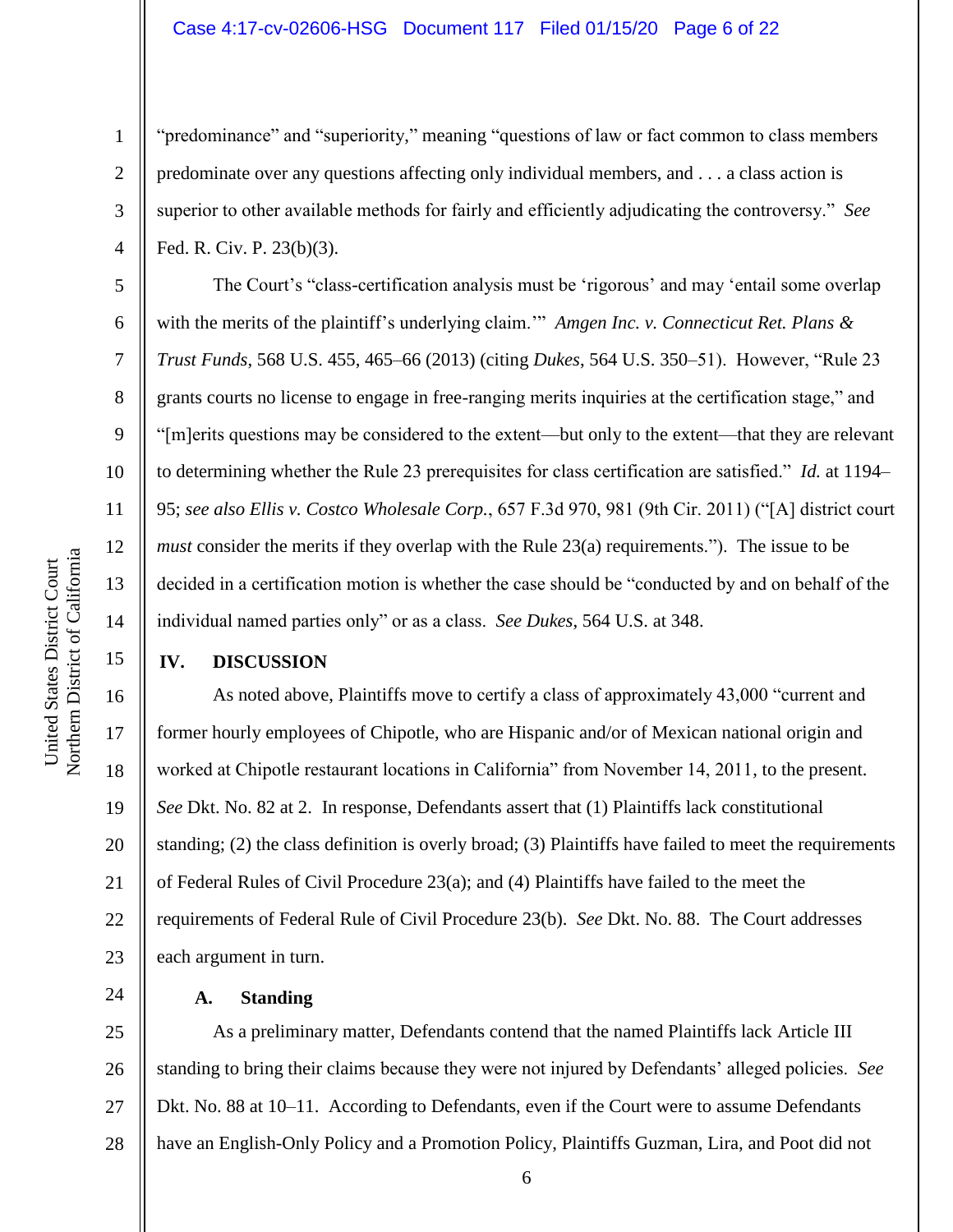personally experience them. *Id.* Defendants argue that named Plaintiffs were not prevented from speaking Spanish at their respective restaurants; Plaintiffs Guzman and Lira were promoted several times during the course of their employment; and Plaintiff Poot never even sought a promotion. *Id.* at 11.

The Ninth Circuit has held that at least one named plaintiff must "demonstrate[] her individual standing to bring a claim" before "the court proceeds to consider whether the Rule 23(a) prerequisites for class certification have been met." *Melendres v. Arpaio*, 784 F.3d 1254, 1261–62 (9th Cir. 2015). To establish Article III standing, a plaintiff must show an injury-in-fact that is: (1) concrete and particularized, as well as actual or imminent; (2) fairly traceable to the challenged action of the defendant; and (3) likely redressable by a favorable ruling from the court. *See Lujan v. Defenders of Wildlife*, 504 U.S. 555, 560–61 (1992). "A plaintiff must demonstrate standing for each claim he or she seeks to press and for each form of relief sought." *Wash. Envtl. Council v. Bellon*, 732 F.3d 1131, 1139 (9th Cir. 2013) (citing *DaimlerChrysler Corp. v. Cuno*, 547 U.S. 332, 352 (2006)). However, "'the manner and degree of evidence required'" for the plaintiff to meet her burden of proof to establish standing depends on the "'stage[] of the litigation.'" *Id.* (quoting *Lujan*, 504 U.S. at 561). As the Ninth Circuit has acknowledged, "the manner and degree of evidence required at the preliminary class certification stage is not the same as at the successive stages of the litigation—i.e., at trial." *Sali v. Corona Reg'l Med. Ctr.*, 909 F.3d 996, 1006 (9th Cir. 2018) (quotation omitted).

20 21 22 23 24 25 26 27 28 Neither the Supreme Court nor the Ninth Circuit has identified the precise evidentiary burden a putative class representative must satisfy to establish her standing at the class certification stage. However, the Ninth Circuit has recently suggested that the putative class representatives must "present[] evidence" to establish Article III standing, rather than merely resting on their allegations at the class certification stage. *See B.K. by next friend Tinsley v. Snyder*, 922 F.3d 957, 966 (9th Cir. 2019); *cf. Lujan*, 504 U.S. at 561 (noting that although "[a]t the pleading stage, general factual allegations of injury resulting from the defendant's conduct may suffice," in responding to a summary judgment motion, "the plaintiff can no longer rest on such mere allegations"). District courts have similarly concluded that putative class

1

2

3

4

5

6

7

8

9

10

11

12

13

14

15

16

17

18

19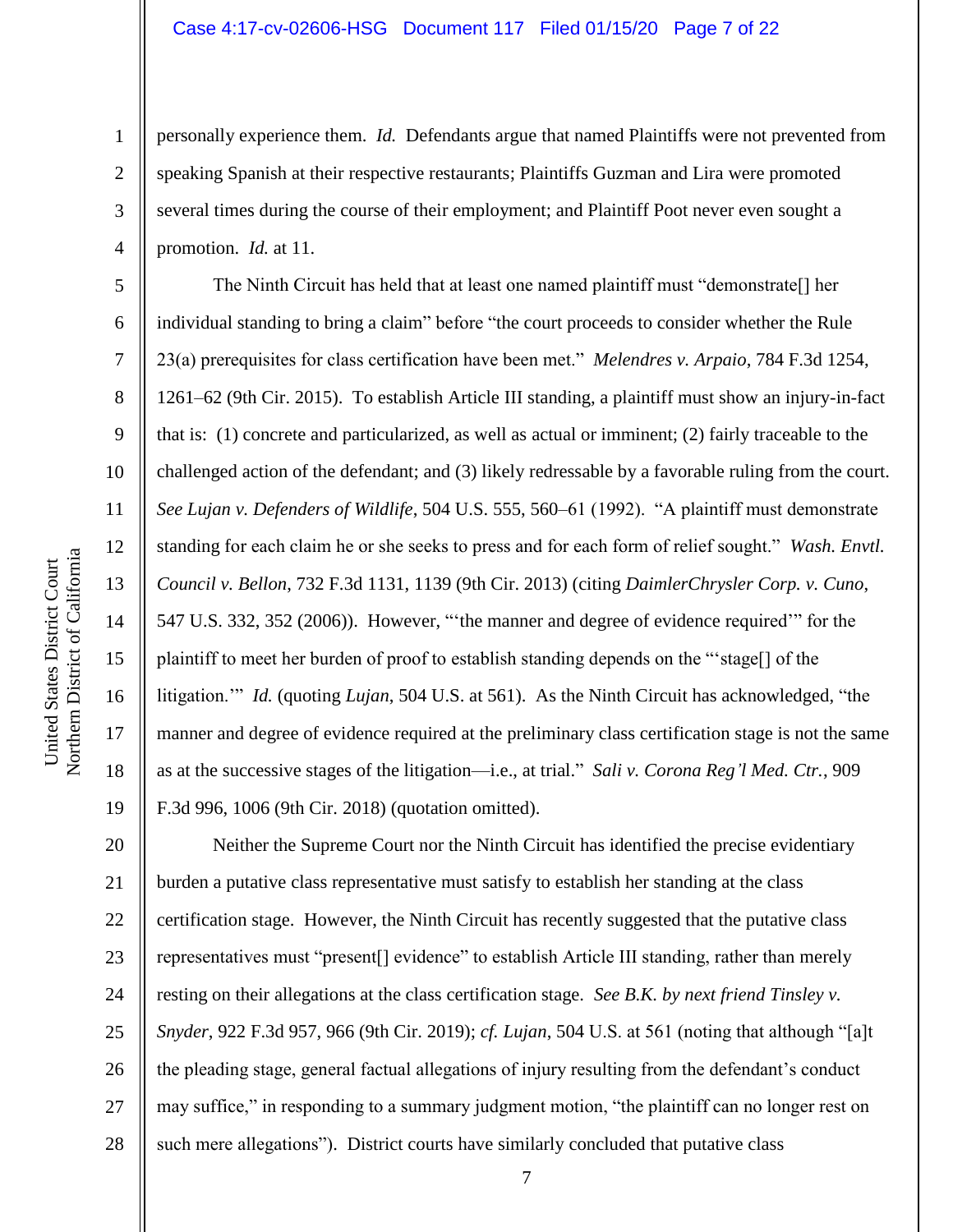# Case 4:17-cv-02606-HSG Document 117 Filed 01/15/20 Page 8 of 22

12

13

14

15

16

17

18

19

20

1 2 3 4 5 6 7 8 9 10 11 representatives "must demonstrate, not merely allege, that they have suffered an injury-in-fact to establish Article III standing to bring the claims asserted on behalf of the [class]." *Evans v. Linden Research, Inc.*, No. C 11-01078 DMR, 2012 WL 5877579, at \*6 (N.D. Cal. Nov. 20, 2012); *see also Torres v. Air to Ground Servs., Inc.*, 300 F.R.D. 386, 393 (C.D. Cal. 2014) (finding that standing must withstand a "rigorous analysis") (citing *Dukes*, 564 U.S. at 351); *Sethavanish v. ZonePerfect Nutrition Co.*, No. 12-2907-SC, 2014 WL 580696, at \*3 (N.D. Cal. Feb. 13, 2014) ("At class certification, the plaintiff must present evidence supporting such allegations."). The Court finds this approach both persuasive and consistent with Rule 23's requirement that a plaintiff establish her entitlement to class certification by a preponderance of the evidence, *see Dukes*, 564 U.S. at 350–351, and accordingly analyzes Plaintiffs' *evidence* of standing, rather than just their allegations of such.

Here, Plaintiffs have submitted declarations attesting that they were subjected to discrimination and harassment during their employment and suffered injury because of it. Plaintiff Guzman, for example, states that her English skills were not as well developed when she worked for Defendants and that her managers told her that she could not speak English in the restaurant. *See* Dkt. No. 82-30, Ex. A at ¶¶ 7, 13–15, 30. Moreover, a manager yelled at her for her inability to speak proper English when she first sought a promotion; she states that she was passed over for promotion because she was Latina and spoke English with an accent; and she had to take English courses before she could even be considered for promotion. *See id.* at ¶¶ 22–23, 25–27, 30.

21 22 23 24 25 26 27 To the extent Defendants suggest that Ms. Guzman is actually fluent in English and only subjectively believes she was passed over for promotion because of her lack of fluency, *see* Dkt. No. 88 at 11–12, Defendants are essentially asking the Court to assess the credibility of Plaintiffs' statements regarding their experience in the workplace. It would be inappropriate to make such a determination on a motion for class certification. At this stage, the Court finds that the Plaintiffs have met their burden to establish standing such that the Court may proceed to determine whether they have met the requirements of Rule 23.

28

//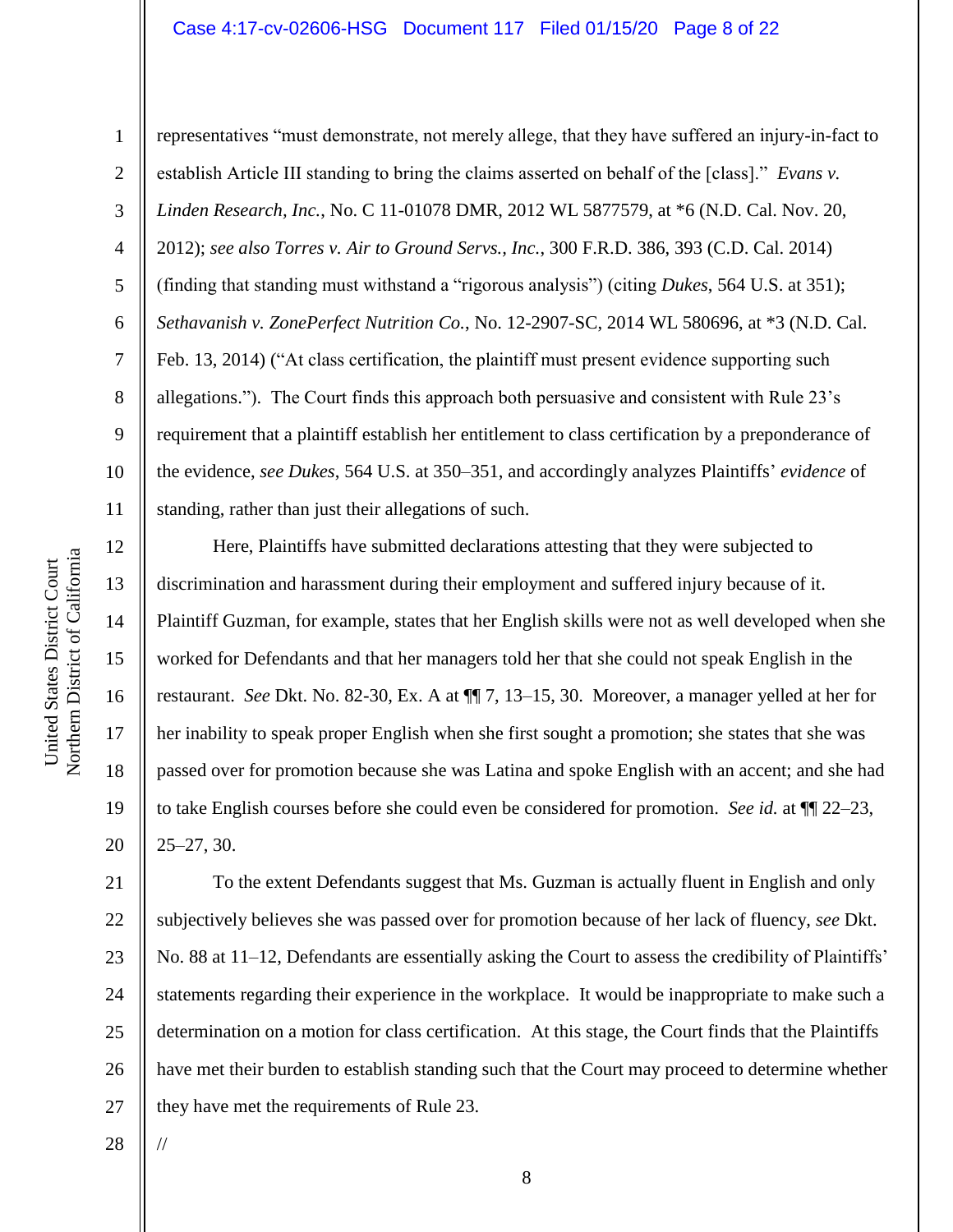# 2 3 4 5 6 7

8

9

1

#### **B. Overbreadth**

Defendants next contend that the class cannot be certified because the class definition is overbroad. *See* Dkt. No. 88 at 12. Defendants assert that the class definition "necessarily includes individuals who could not have been injured by [Defendants'] alleged wrongful conduct" because some employees who identify as Hispanic or of Mexican national origin may only speak English; speak English fluently; or may have preferred to speak English. *See id.* at 12–13 (quotation omitted). In other words, Defendants suggest that the class definition, which relies on employees' national origin, offers an imprecise proxy for those who would be affected by Defendants' alleged English-Only and Promotion Policy.

10 11 12 13 14 15 16 17 18 19 20 21 22 Defendants suggest that the Court should consider this overbreadth argument independent of the Rule 23 analysis, citing *Mazza v. Am. Honda Motor Co.*, 666 F.3d 581, 596 (9th Cir. 2012). However, in *Mazza* the Ninth Circuit discussed overbreadth in the context of predominance under Rule 23(b), and not as a separate inquiry. The putative class members in *Mazza* asserted misrepresentation-based claims against Defendant under California law based on statements that the Defendant had made about vehicles equipped with a "Collision Mitigation Braking System" ("CMBS"). *Id.* at 585–87. The Ninth Circuit reasoned that the CMBS advertising was limited, so it would be unreasonable to assume that all persons who purchased the vehicle with CMBS were exposed to advertising about it. *Id.* at 596. The Court accordingly vacated class certification on the basis of predominance under Rule 23(b), holding that class certification was improper "because common questions of fact do not predominate where an individualized case must be made for each member showing reliance." *Id.*; *accord Torres v. Mercer Canyons Inc.*, 835 F.3d 1125, 1136–38 (9th Cir. 2016).

23 24 25 26 27 Defendants' argument here is similarly reflective of the individualized inquiries that would be necessary to determine whether a class member has suffered any injury in the first place. The Court will therefore address these arguments in its discussion of whether Plaintiffs meet the commonality and typicality requirements of Rule 23(a), rather than treating overbreadth as its own separate barrier to class certification.

28

//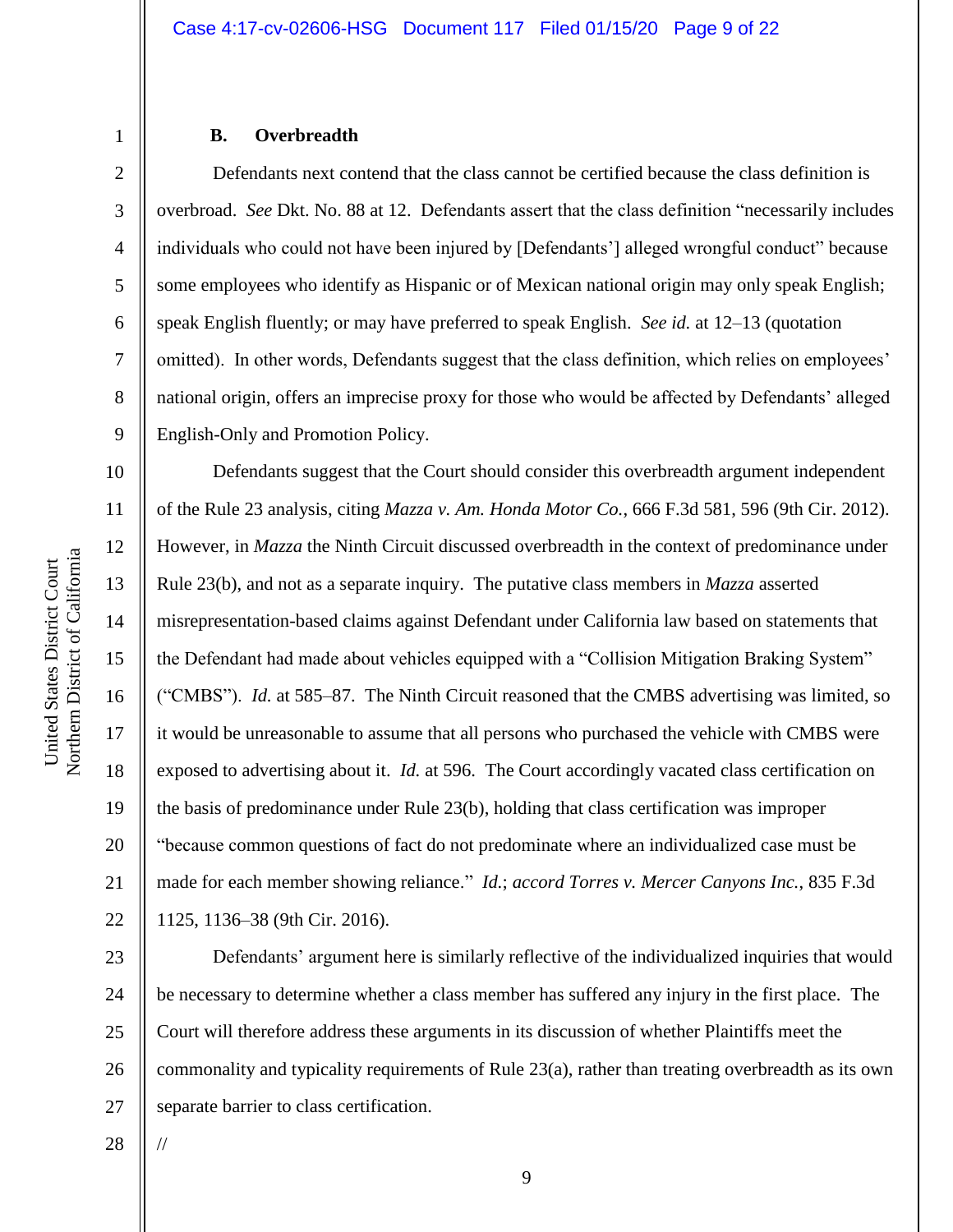### **C. Rule 23(a)**

#### **i. Numerosity**

Rule 23(a) requires that the putative class be "so numerous that joinder of all members is impracticable." *See* Fed R. Civ. P. 23(a)(1). The more than 40,000-person putative class easily satisfies the numerosity requirement, and Defendant does not appear to contest that this requirement is met. *See* Dkt. No. 88 at 13–19.

1

2

3

4

5

6

7

8

9

10

11

12

13

14

15

16

17

#### **ii. Commonality**

The Court finds that the "crux of this case is commonality." *See Dukes*, 564 U.S. at 349. Rule  $23(a)(2)$  requires that "there are questions of law or fact common to the class." A contention is sufficiently common where "it is capable of classwide resolution—which means that determination of its truth or falsity will resolve an issue that is central to the validity of each one of the claims in one stroke." *Dukes*, 564 U.S. at 350. Commonality exists where "the circumstances of each particular class member vary but retain a common core of factual or legal issues with the rest of the class." *Parra v. Bashas', Inc.*, 536 F.3d 975, 978–79 (9th Cir. 2008). "What matters to class certification . . . is not the raising of common 'questions'—even in droves—but rather the capacity of a classwide proceeding to generate common answers apt to drive the resolution of the litigation." *Dukes*, 564 U.S at 350 (citation omitted) (emphasis omitted).

18 19 20 21 22 23 24 25 Here, as referenced above, Plaintiffs seek to certify a class for purposes of their disparate impact, harassment, and failure to prevent discrimination claims.Plaintiffs allege that commonality exists as to these claims because all employees were "subjected to the same written and unwritten policies," and thus common questions of law and fact exist regarding whether such policies are discriminatory or harassing. *See* Dkt. No. 82 at 13. Defendants respond that Plaintiffs' claims will require individualized inquiries into such policies, including the subjective decision-making by Defendants' supervisors who had discretion to implement the challenged policies, to the extent they existed, at individual restaurants. *See* Dkt. No. 88 at 15–16.

26 27 28 Defendants point to *Wal-Mart Stores, Inc. v. Dukes*, in which the Supreme Court ruled that a group of female employees could not be certified as a nationwide class because they were subject to different, regional promotion and pay policies. *See* 564 U.S. at 356–60. In *Dukes*, the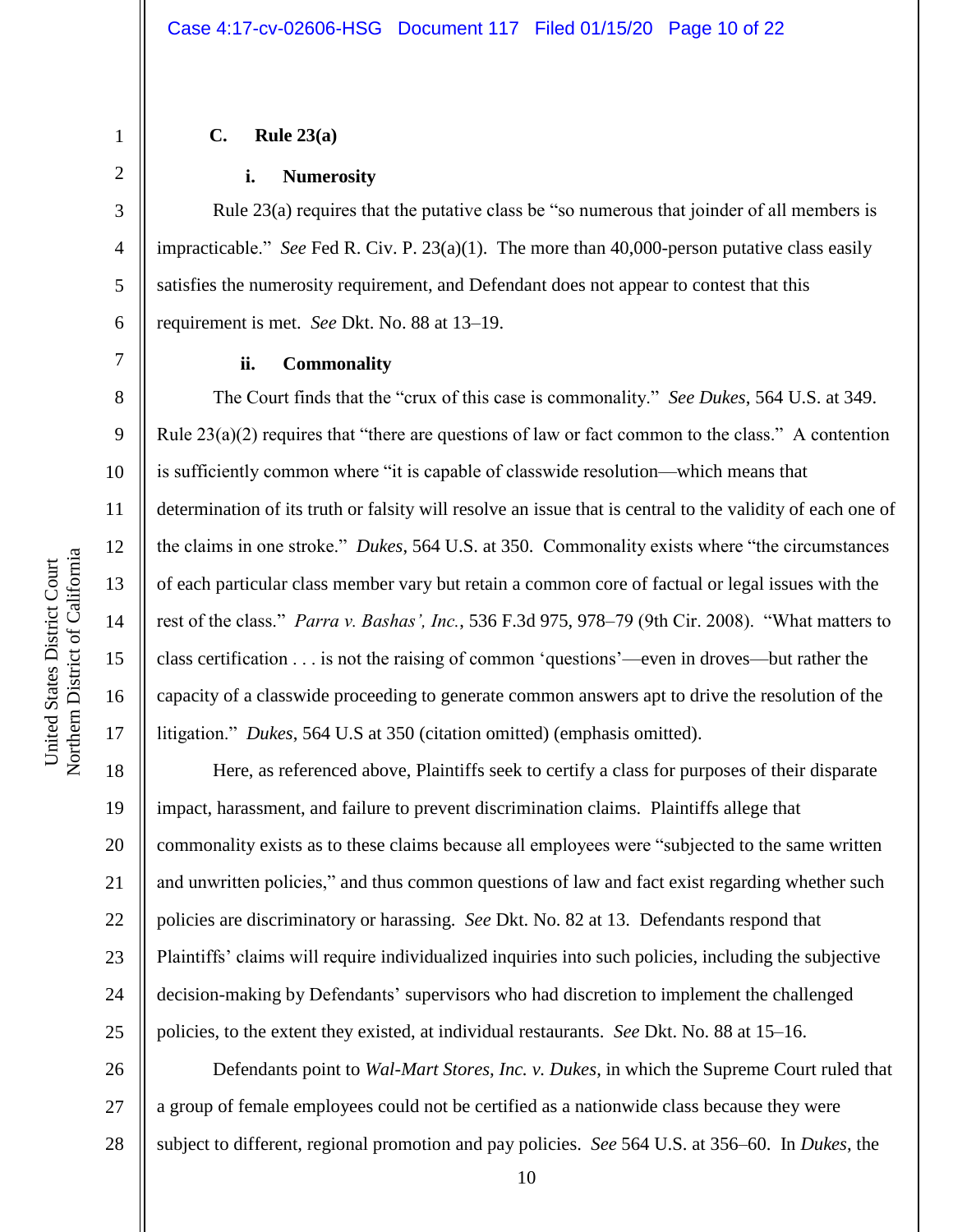Northern District of California Northern District of California

United States District Court

United States District Court

1 2 3 4 5 6 7 8 9 10 plaintiffs alleged that the local managers had discretion over employees' promotion and pay, and that because of the company's "strong and uniform 'corporate culture,'" the managers "exercised [this discretion] disproportionately in favor of men, leading to an unlawful disparate impact on female employees." *See id.* at 344–45. In finding that the plaintiffs could not satisfy Rule 23(a)'s commonality requirement, the Supreme Court observed that "Wal-Mart's 'policy' of allowing discretion by local supervisors over employment matters" was "[o]n its face . . . just the opposite of a uniform employment practice that would provide the commonality needed for a class action . . . ." *Id.* Accordingly, following *Dukes*, plaintiffs who seek to challenge a discretionary system must identify "a common mode of exercising discretion that pervades the entire company." *Id.* at 356.

11 12 13 14 15 16 17 18 19 20 21 22 23 24 25 26 27 28 Plaintiffs attempt to sidestep *Dukes* entirely by asserting that the English-Only Policy and the Promotion Policy are inherently discriminatory and per se violations of FEHA. *See* Dkt. No. 107 at 5. As such, Plaintiffs urge, these policies "are evidence of discriminatory practices that harmed the entire class." *Id.* Plaintiffs distinguish *Dukes* because there the plaintiffs did not allege "any express corporate policy." *See Dukes*, 564 U.S. at 344. Plaintiffs' argument, however, misses the point. At class certification, the Court does not accept at face value Plaintiffs' theory of the case, and must instead engage in a "rigorous analysis . . . [into whether] . . . the prerequisites of Rule 23(a) have been satisfied." *Id.* at 351 (quotation omitted). Although the Court need not determine whether an English-Only or Promotion Policy would be discriminatory or harassing at this time, the Court must nevertheless still assess "whether there was a common pattern and practice that could affect the class as a whole." *See Ellis*, 657 F.3d at 983. Throughout their motion for class certification and reply briefs Plaintiffs assume that the alleged English-Only Policy and Promotion Policy are uniform corporate policies that were uniformly implemented across Defendants' 400 California restaurants. *See, e.g.*, Dkt. No. 82 at 13 ("Here, all Class Members were subjected to the same company-wide English-only and Promotion policies."); Dkt. No. 107 at 5 ("These uniform policies pose common questions of fact and law that would be best address through the class mechanism."). It is not enough at the class certification stage, however, to simply assert that there were company-wide policies. As the Supreme Court noted in *Dukes*,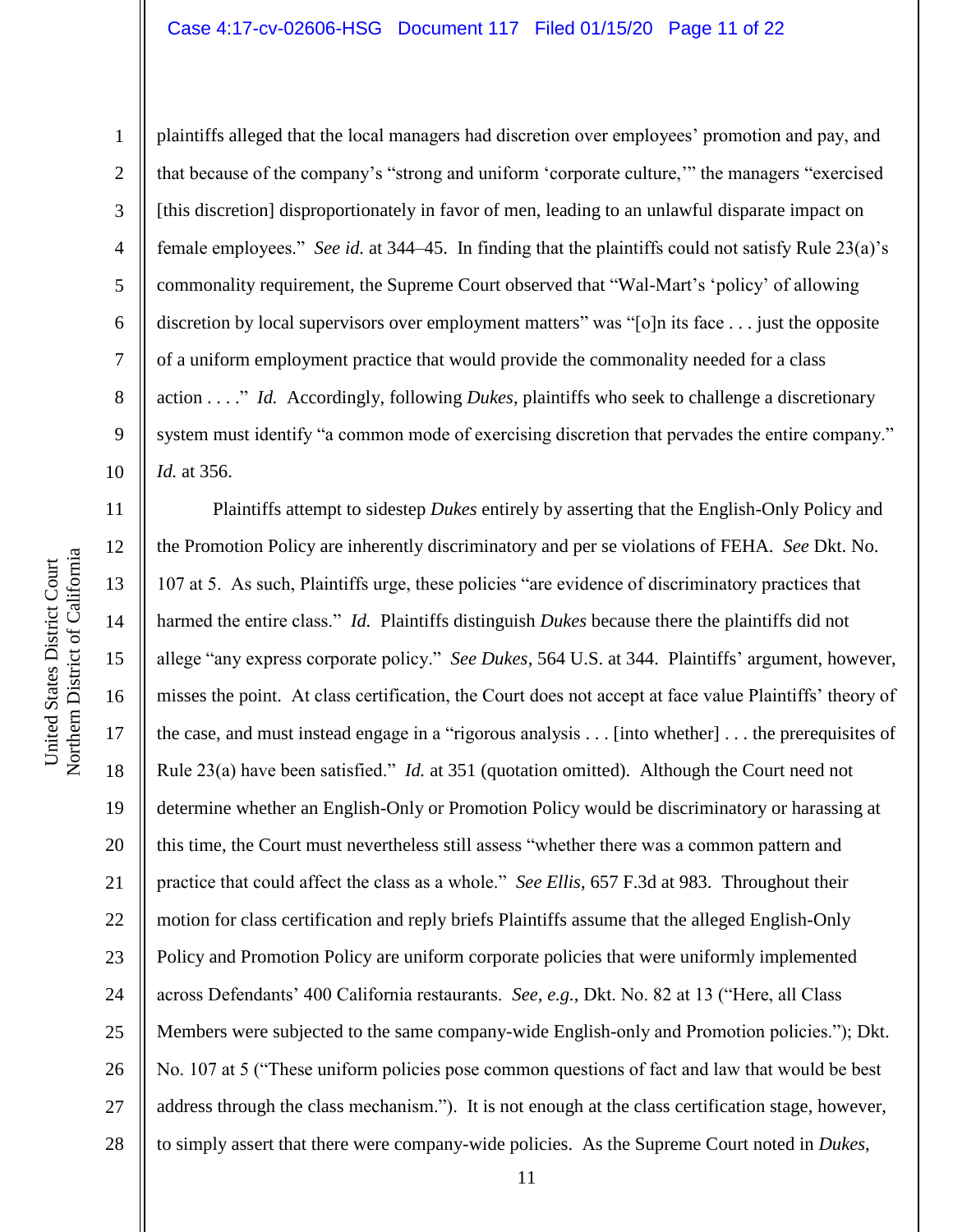Northern District of California Northern District of California United States District Court

United States District Court

1

2

3

6

7

8

9

10

11

12

13

15

17

18

19

21

4 5 commonality may be established through "*[s]ignificant proof* that an employer operated under a general policy of discrimination . . . if the discrimination manifested itself in hiring and promotion practices in the same general fashion." *Dukes*, 564 U.S. at 353 (quotation omitted) (emphasis added). The evidence Plaintiffs have tendered here in support, however, actually rebuts the inference that Defendants uniformly imposed such policies in their California restaurants.

*First*, Plaintiffs allege that in approximately 2008, Defendants "adopted an unwritten English-only policy, which prohibited Spanish-speaking employees from speaking Spanish in Chipotle restaurants." *See* Dkt. No. 82 at 9. As evidence of this unwritten corporate policy, Plaintiffs cite the experience of eight declarants and four other individuals who filed separate lawsuits against Defendants, out of the 43,000 putative class members. *See* Dkt. No. 82-30, Exs. A–H; Dkt. No. 82-29, Ex. A–D. Putting aside whether twelve accounts, representing just .03% of the putative class, could on their own prove the existence of a state-wide corporate policy, the declarants' differing experiences belie Plaintiffs' asserted basis for class-wide adjudication.

14 16 20 22 23 24 26 Only six of the declarants said that they were told they could not speak Spanish in some capacity in the restaurant. *See* Dkt. No. 82-30, Ex. A ¶¶ 13–15, Ex. C ¶¶ 13–14, Ex. D, ¶¶ 11–12, Ex. E  $\P$  11, Ex. G  $\P$  11–13, Ex. H  $\P$  11–13. Four of them were told that they could not speak Spanish at all while in the restaurant. Ms. Guzman and Mr. Poot, while working at the same store, for example, stated that their general manager told them in 2008 that "Chipotle was demanding that all employees must speak English in the restaurant." *See id.*, Ex. A ¶¶ 13–14; *id.*, Ex. C ¶¶ 13–14; *see also id.*, Ex. D ¶ 11–12; *id.* Ex. G ¶¶ 11–13. However, Ms. Guzman clarified that "employees were generally able to speak in Spanish among themselves" at the restaurant. *See id.*, Ex. A ¶ 15. Mr. Salinas was told by his general manager following a customer complaint that "employees had to speak in English while they were working the line" with customers. *See id.*, Ex. H, ¶¶ 11–12. And Ms. Gomez was told by her general manager that she had to speak in English to the kitchen manager. *See id.*, Ex. E ¶ 11. Ms. Mata's manager, on the other hand, did not preclude her from speaking Spanish, but raised concerns about her ability to handle food

28

27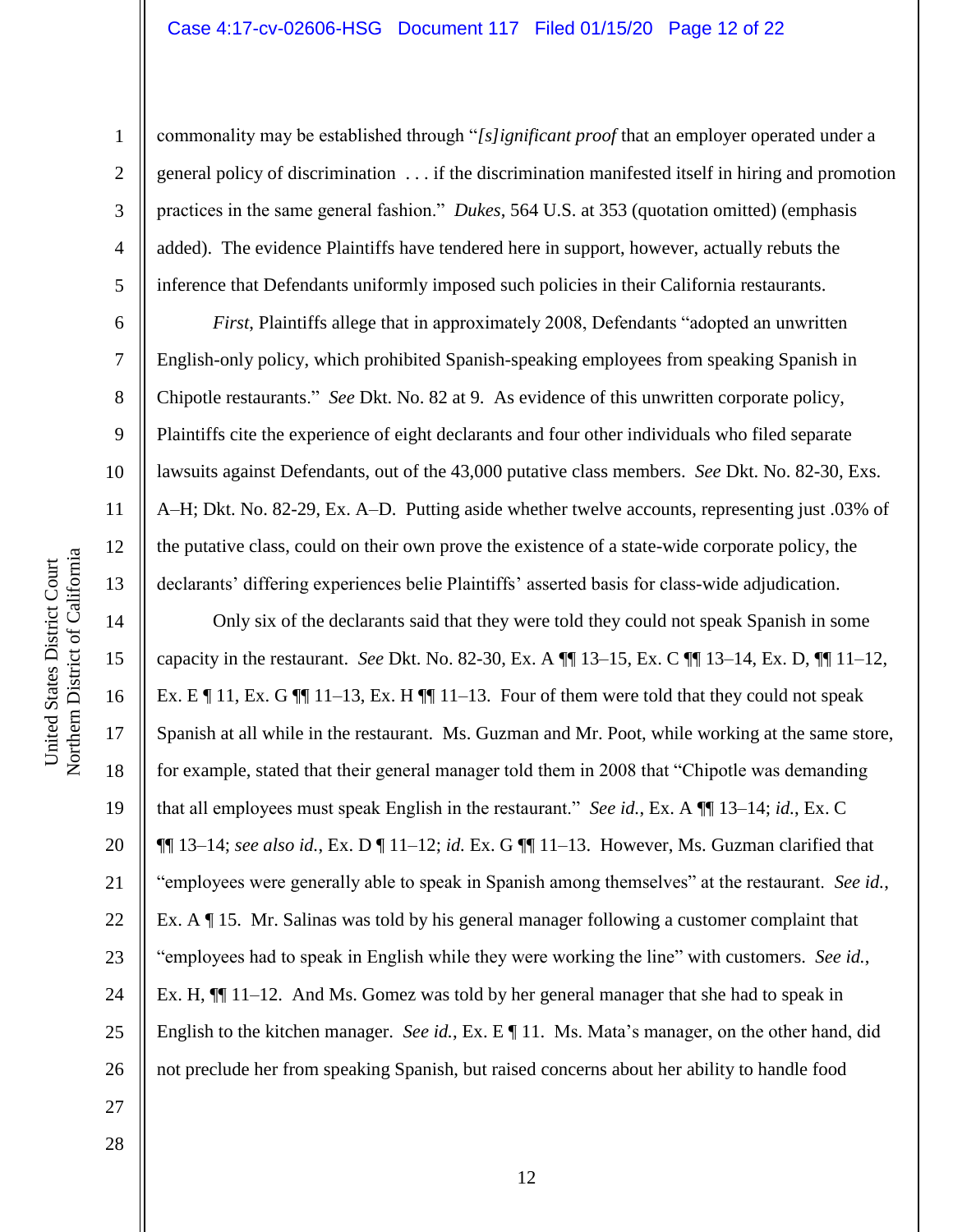1 orders in English. *See id.*, Ex. F ¶¶ 12–13.<sup>5</sup>

Plaintiffs' evidence thus highlights each manager's discretion in determining when Spanish could be spoken in the restaurants and the variability of an English-Only Policy. Determining in this context whether an employee suffered injury based on harassment or discrimination would necessarily turn on individualized inquiries into the managers' actions and decisions. As the Supreme Court has made clear, individualized inquiries like these are not reasonably susceptible to class adjudication. *Dukes*, 564 U.S. at 355 ("The only corporate policy that the plaintiffs' evidence convincingly establishes is Wal-Mart's 'policy' of allowing discretion by local supervisors over employment matters. On its face, of course, that is just the opposite of a uniform employment practice that would provide the commonality needed for a class action; it is a policy against having uniform employment practices.") (emphases omitted). It is certainly possible to imagine, even in the absence of a formal written policy, that managers could uniformly prohibit employees from speaking Spanish in Defendants' restaurants. But there is no evidence of this sort of standardized treatment in the record.

*Second*, Plaintiffs allege that "in order to be promoted, Chipotle employees have to meet certain undefined English language requirements." *See* Dkt. No. 82 at 4. In establishing the existence of this Promotion Policy, Plaintiffs do not point to a written policy. Instead, as with the English-Only Policy, Plaintiffs tender anecdotal evidence from class members, as well as Englishlanguage instruction programs that Defendants offered employees. Plaintiffs explain that the LDAP, for example, was advertised in both English and Spanish to "top performer[s] whose only barrier to promotion is [their] need for English language skills." *See* Dkt. No. 82-11, Ex. 10. And similarly, Defendants' training materials explained that "[t]here will always be high performers

23

22

24

 $\overline{a}$ 

25 26 27 28 <sup>5</sup> Even if the Court were to consider the allegations in the other lawsuits that Plaintiffs cite, *see*  Section I, n.3 above, they further underscore the differences in employees' experiences at different restaurants. For example, the plaintiff in one of the other four lawsuits alleged that a general manager enacted a "new" policy in 2015 wherein she said employees could not speak Spanish in the workplace. *See* Dkt. No. 82-29, Ex. C ¶ 31. The plaintiff further alleged that this manager retaliated against her when the plaintiff reported her policy to human resources. *See id.*, Ex. C ¶¶ 32–35. In another case, the plaintiff detailed how two of her supervisors repeatedly harassed her, making racist and offensive statements, and said the two supervisors prohibited her from

2

3

4

5

6

7

8

9

10

11

12

13

14

15

16

17

18

19

20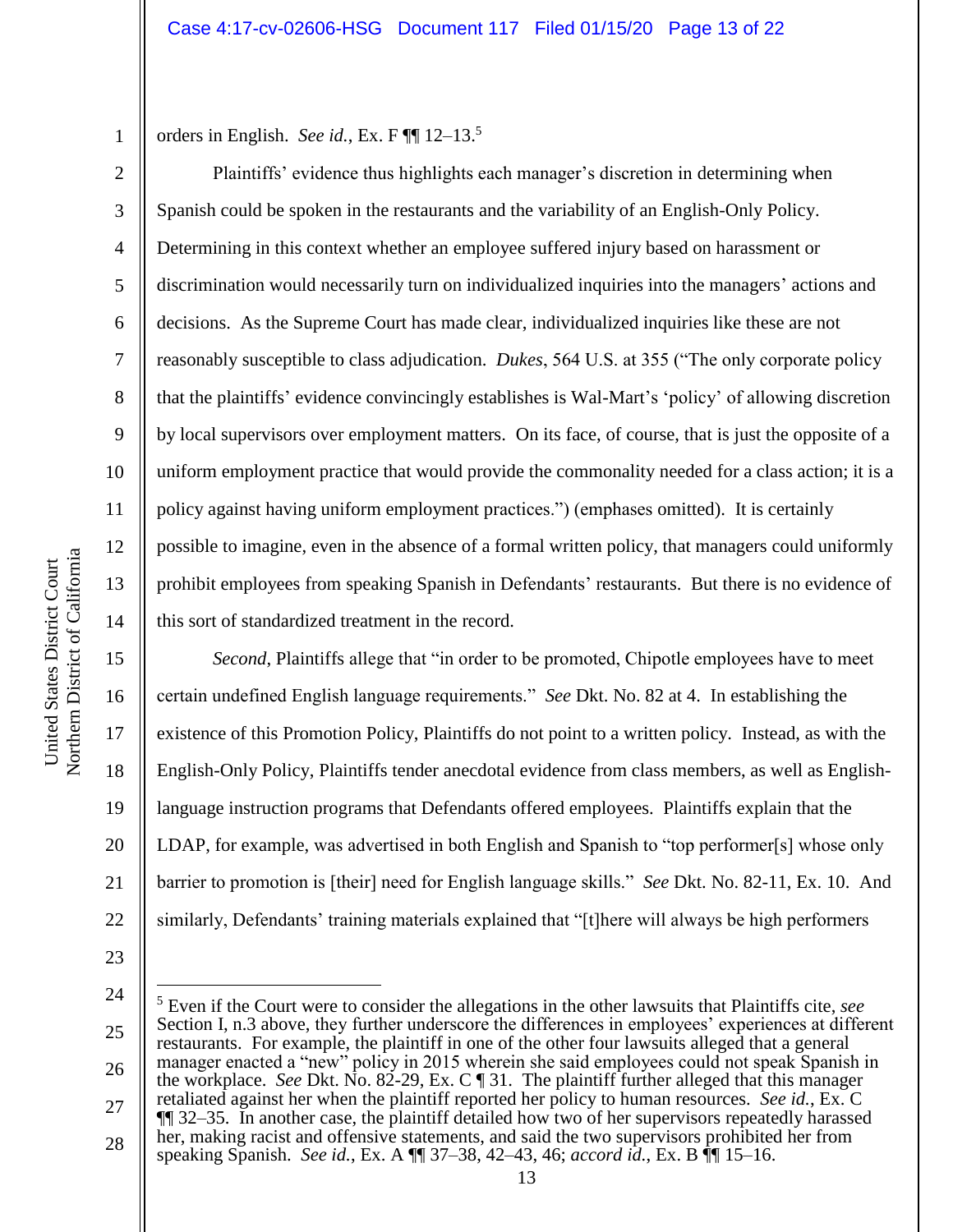who have English language proficiency as a barrier," but Defendants "can help them overcome this barrier and achieve their goals." *See* Dkt. No. 82-9, Ex. 8 at 22 (dated October 2009). The implication, Plaintiffs suggest, is that some level of English-language proficiency is required to advance at the company. *See* Dkt. No. 82 at 4–7.

But as with Plaintiffs' theory of a uniform English-Only Policy, Plaintiffs have not offered significant proof that the Promotion Policy was standardized across the company such that there are questions of law or fact common to the class. Plaintiffs provide no evidence, for example, of which positions at the company require English proficiency or what level of proficiency is required for such promotion. The language course offerings that Plaintiffs rely on do not specify if and when an employee may be barred from promotion based on his or her language skills. Instead, one handout says the program is for "*managers* at Chipotle who are ready for promotion, but their only barrier is their English proficiency." *See* Dkt. No. 82-5, Ex. 4 (emphasis added). Another states that it is geared toward "*top performers*" who are "almost going to be promoted, but their only barrier is communication." *See* Dkt. No. 82-6, Ex. 5 (emphasis added); *see also*  Dkt. No. 82-7, Ex. 6. And still another states that Defendants "want to empower top performers to reach their full potential," and the LDAP program is intended for such top performers where there is a language "barrier preventing [them] from advancing to the *next level*." *See* Dkt. No. 82-7, Ex. 6 (emphasis added).

The named Plaintiffs and declarants also indicate that they experienced disparate policies and requirements for promotion. *See* Dkt. No. 82-30, Exs. A–H.

• Ms. Guzman's general manager "failed" her when she first tried to advance from crew member to kitchen manager because she "was unable to pronounce the word 'limp."" *See id.*, Ex. A ¶ 22. Only later in 2008 was she promoted from a crew member to a kitchen manager, and then to a service manager. *Id.* But before she could be promoted to apprentice, her general manager Mr. DeKaristos said she had to attend an English language program. *See id.*, Ex. A ¶¶ 4, 6–7, 22–26. Following her promotion to apprentice in 2011, her managers repeatedly told her that she would be promoted to general manager, she was interviewed for the position in October 2011, but she was not

1

2

3

4

5

6

7

8

9

10

11

12

13

14

15

16

17

18

19

20

21

22

23

24

25

26

27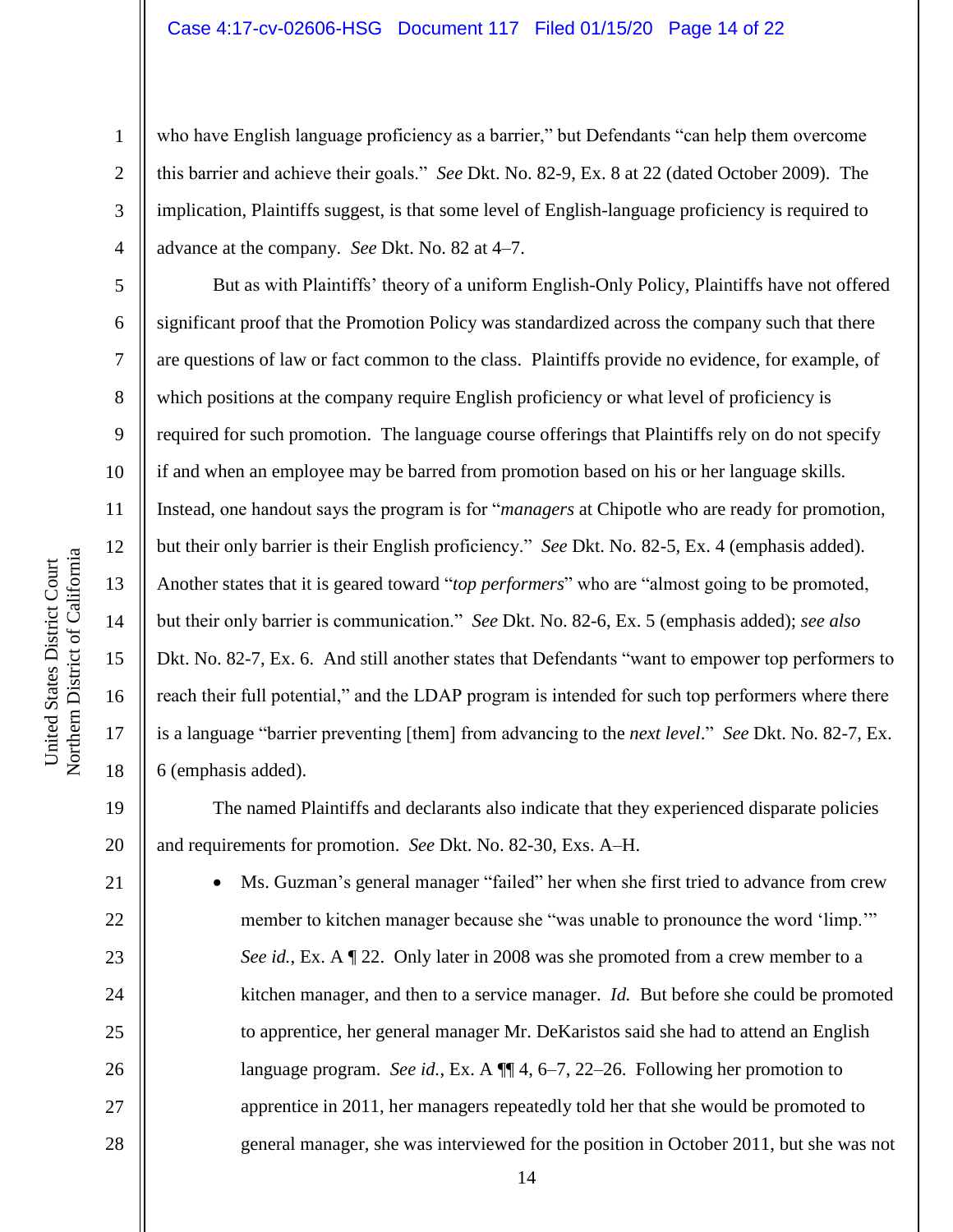promoted. *See id.* at ¶¶ 27–28.

- Mr. Lira explained that he was hired as a crew member, but before he was promoted to kitchen manager, he had to pass an oral exam. *See id.*, Ex. B at ¶¶ 4, 13–14. As with Ms. Guzman, Mr. DeKaristos failed Mr. Lira the first time "because he supposedly could not understand [Mr. Lira's] English." *Id.* at ¶ 14. He also had to take an oral exam for promotion from kitchen manager to service manager. *See id.* at ¶ 15. Although Mr. Lira repeatedly sought promotion to apprentice, he was passed over because of his English-language skills. *Id.* ¶ 16.
- Mr. Poot, who worked at the same store as Ms. Guzman and Mr. Lira, explained that he " knew several Hispanic managers . . . who were promoted to positions like Kitchen Manager, but were fired after they became managers." *See id.*, Ex. C ¶ 15.
	- Ms. Cortez, who was hired as a crew member, explained that she "was told by Chipotle's managers that she needed to learn more English if [she] wanted to be promoted to a higher position." *See id.*, Ex. D ¶ 13.
- Ms. Gomez explained that although she was promoted several times during her time at Chipotle, eventually training as an apprentice to become a general manager, her general manager asked her to speak in English to the kitchen manager "because his communication in Spanish would hold him back from being promoted." *See id.*, Ex. E  $\P\P$  4, 11.
- Ms. Mata "was told by Chipotle's managers at the Irvine restaurant where [she] worked that [she] was not promoted to a managerial position because [her] English was not perfect," and she was given books "to study for management positions." *Id.*, Ex. F ¶¶ 12, 15–16.
- Ms. Ortiz worked as a service manager, but was never promoted to the apprentice position, though she did not discuss any language requirement for promotion. *See id.*, Ex. G  $\P$  4.

27 28 The Court does not minimize the declarants' experiences, nor does it opine on whether such conduct would violate California law. But because Ms. Guzman, Mr. Lira, and Mr. Poot

1

2

3

4

5

6

7

8

9

10

11

12

13

14

15

16

17

18

19

20

21

22

23

24

25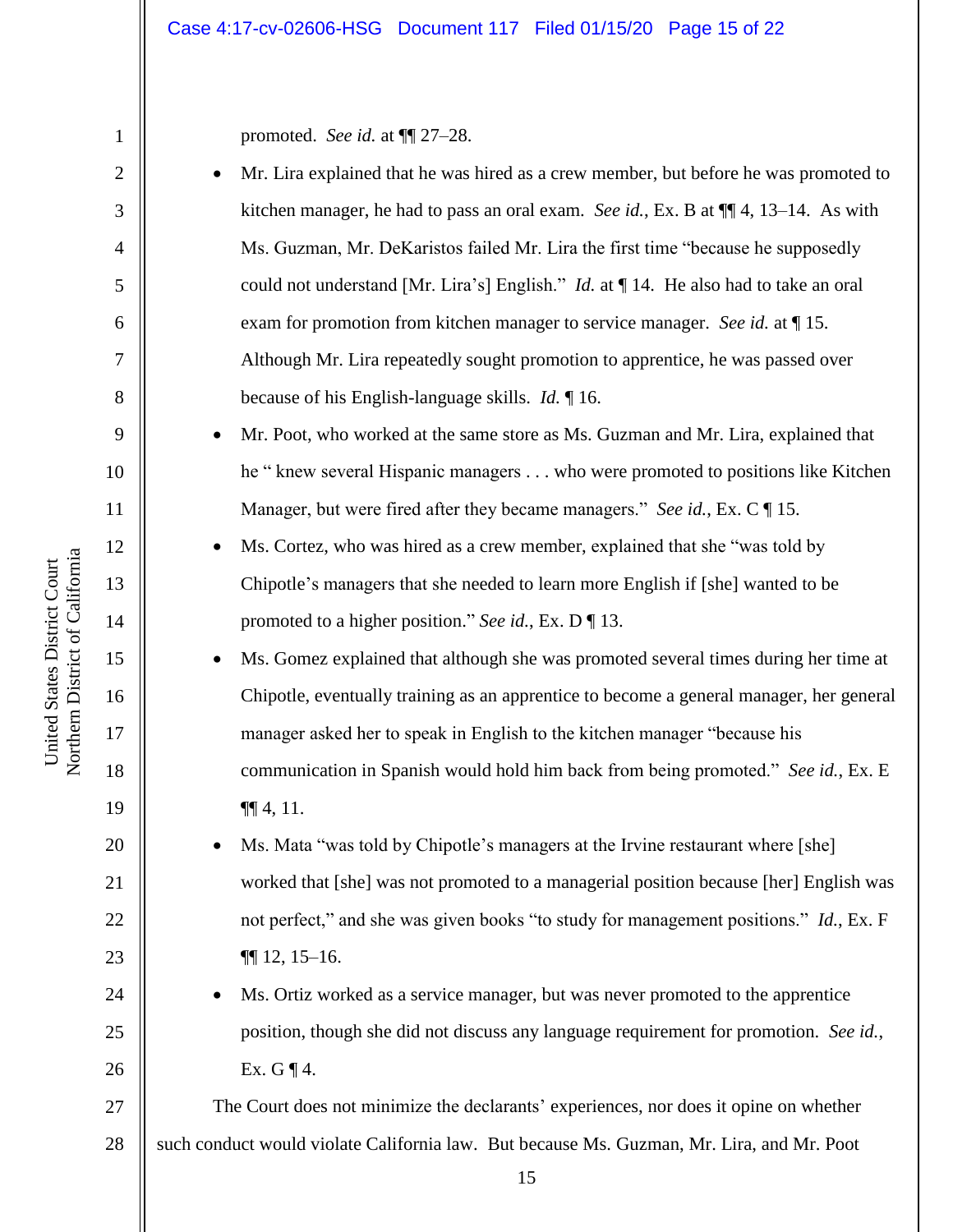1

2

3

4

5

6

7

8

14

15

16

17

18

19

20

21

worked in the same store and had the same general manager, Plaintiffs have only provided evidence that employees in four of the 400 California stores were told at different times while working in Defendants' restaurants that in order to be promoted they needed to improve their English proficiency. This does not suggest that there was a uniform policy that applied to all class members such that there are common questions of law or fact that could be resolved efficiently in a single proceeding.

Plaintiffs try to minimize the extent of managerial discretion for purposes of commonality. They first explain that the principal decisionmakers for the business are the executive officers, executive directors, board of directors, and to a lesser degree, the regional directors who oversee domestic operations in eight large geographic regions in the country. *See* Dkt. No. 82 at 2, & n.3– 5 (citing Dkt. No. 82-29, Ex. F at ¶¶ 9–13). Plaintiffs then argue that managers below these individuals, which include Field Leaders and the store managers at each restaurant, do not have the authority to make or change Defendants' policies. *See id.* However, Plaintiffs acknowledge that Defendants left managers to "subjectively evaluate and determine the employees' ability to speak in English." *See* Dkt. No. 82 at 5; *see also* Dkt. No. 82-3, Ex. 2 (E. Smiley Depo. at 33:20– 34:17; 38:25–39:15; 79:6–22; 111:4–117:6). Moreover, even assuming Defendants required some level of English proficiency for some promotions, Plaintiffs acknowledge that there is no written policy clarifying what level of English proficiency is required, nor do Defendants provide managers with training or a framework against which to evaluate employees' proficiency. *Id.* In short, managers appear empowered to determine what level of English proficiency is needed and how to test for that proficiency.

22 23 24 25 26 27 28 The cases that Plaintiffs cite are not to the contrary. *See* Dkt. No. 107 at 6. In *McReynolds v. Merrill Lynch, Pierce, Fenner & Smith, Inc.*, for example, the Seventh Circuit found commonality in a race discrimination case where the plaintiffs were brokers challenging two companywide policies at a Merrill Lynch, a "teaming" policy and an "account distribution" policy. 672 F.3d 482, 488–89 (7th Cir. 2012). Under the teaming policy, brokers were permitted to form teams of their own choosing; under the account distribution policy, a departing broker's accounts were distributed according to the past success of the other brokers in a particular office. *See id.*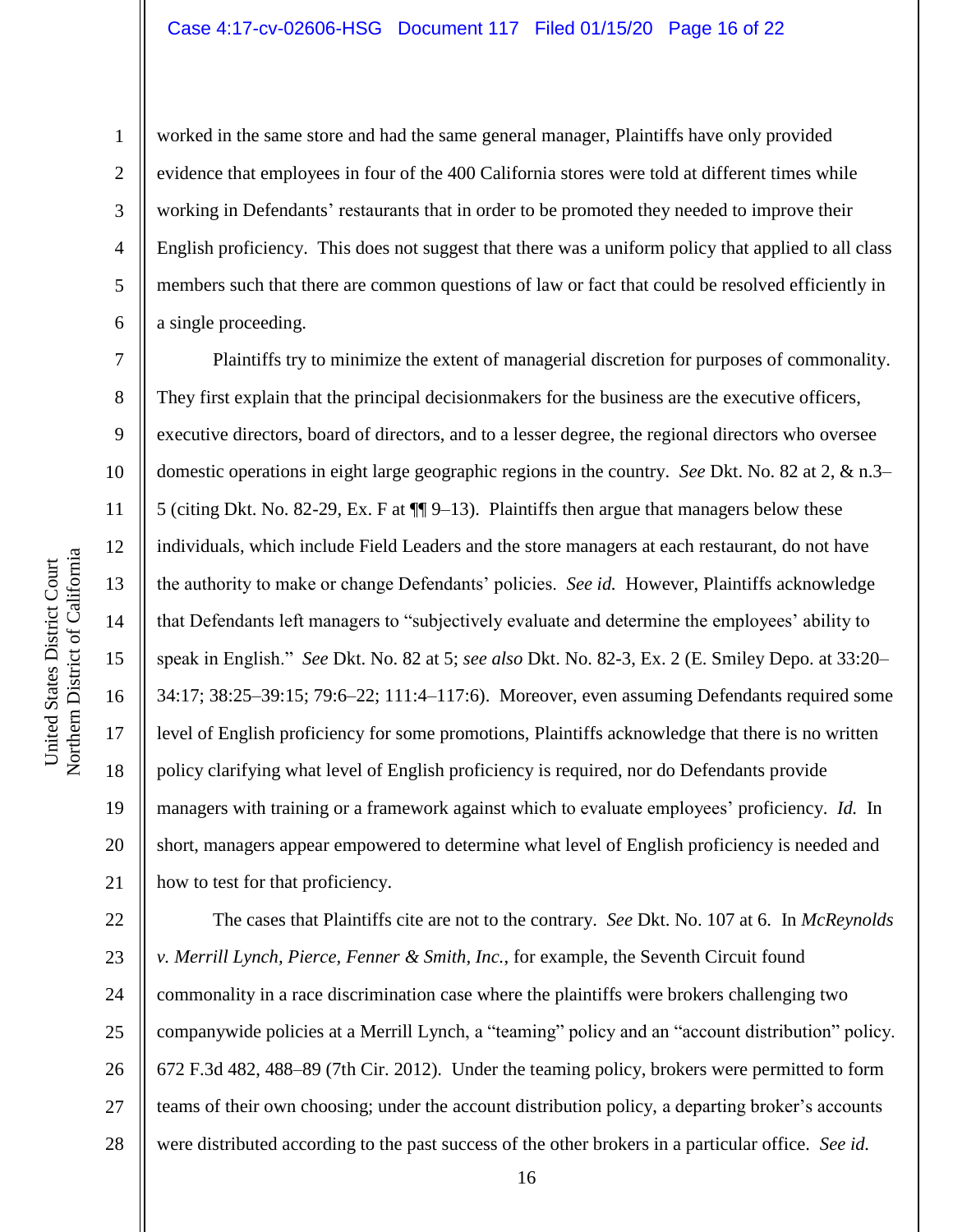Northern District of California Northern District of California United States District Court

1

2

3

4

5

6

7

8

9

10

11

12

13

14

15

United States District Court

16

17

18

19

20

Unlike here, there was no question that these were corporate-wide policies that applied equally to each class member. The Seventh Circuit therefore concluded that the plaintiffs could challenge both policies, despite the fact that brokers had discretion within these policies of who to team with, because "permitting brokers to form their own teams and prescribing criteria for account distributions that favor the already successful . . . are practices of Merrill Lynch, rather than practices that local managers can choose or not at their whim." *Id.* at 490. As the Court explained above, this proof of corporate-wide, uniform policies is critically missing in Plaintiffs' proffered evidence.

In *Scott v. Family Dollar Stores, Inc.*, the Fourth Circuit reasoned that even following the Supreme Court's opinion in *Dukes*, commonality could be established if there was "a companywide policy of discrimination." 733 F.3d 105, 114 (4th Cir. 2013). The court, therefore, found error in the district court's decision to dismiss the complaint without leave to amend the class action allegations. *See id.* at 112–14. It did not, however, determine what proffer of evidence would be needed to establish such a company-wide policy for purposes of class certification. *Id.*  Similarly, the court in *Calibuso v. Bank of America Corporation*, merely relied on allegations pled in a complaint at the motion to dismiss stage that a uniform employment policy existed that could withstand Rule 23's scrutiny and *Dukes*. *See Calibuso v. Bank of Am. Corp.*, 893 F. Supp. 2d 374, 377–78 (E.D.N.Y. 2012). In denying the motion to dismiss, the court nonetheless noted that if members of the class "experience[] the challenged policies and practices in unique ways," then class certification may be inappropriate. *Id.*

21 22 23 24 25 26 27 28 Plaintiffs' reliance on *In re Wells Fargo Home Mortgage Overtime Pay Litigation* is particularly inapt, as there the Ninth Circuit held that a district court abused its discretion in certifying a class where Wells Fargo had uniform overtime exemption policies for all its home mortgage consultants. 571 F.3d 953, 956–59 (9th Cir. 2009). Again, unlike here, there was no question that Wells Fargo had exemption policies that it applied uniformly to class members, as Wells Fargo did not pay them overtime or even track their hours. *See id.* at 955. Nevertheless, the Court reasoned that predominance was not met because, even with these uniform policies, a court would still have to engage in "a fact-intensive inquiry into each potential plaintiff's employment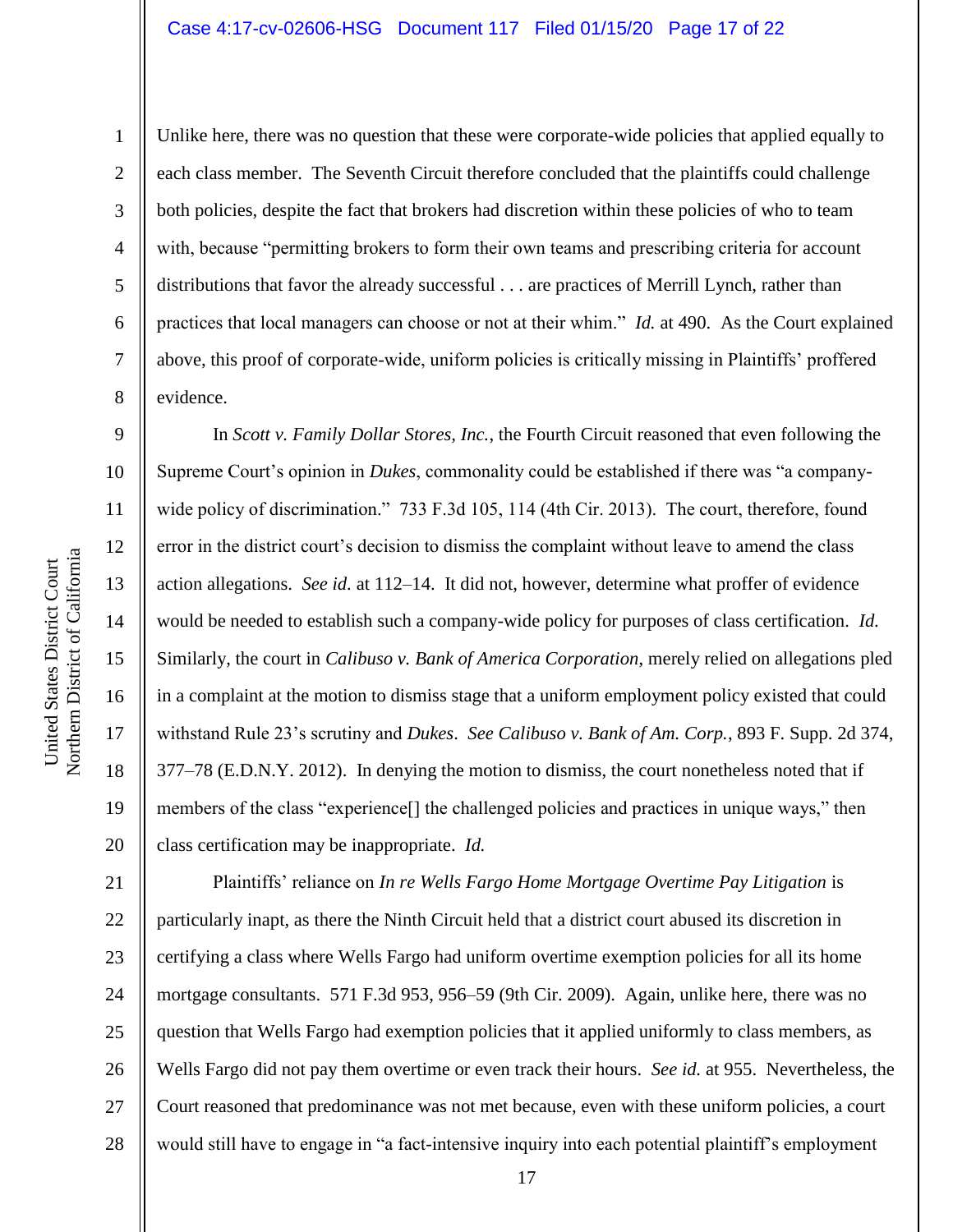1 situation." *Id.* at 958–59. (quotation omitted).

In sum, Plaintiffs have not proffered the "[s]ignificant proof that an employer operated under a general policy of discrimination" required to satisfy commonality. *Dukes*, 564 U.S. at 353 (quotation omitted). As the Supreme Court explained, "allowing discretion by local supervisors over employment matters . . . is just the opposite of a uniform employment practice that would provide the commonality needed for a class action." *Id.* at 355; *see also id.* at 358 ("Even if every single one of these accounts is true, that would not demonstrate that the entire company operates under a general policy of discrimination, which is what respondents must show to certify a companywide class." (quotation and alteration omitted)).

# **iii. Typicality**

Next, Rule 23(a)(3) requires that "the claims or defenses of the representative parties are typical of the claims or defenses of the class." Fed R. Civ. P. 23(a)(3). "The test of typicality is whether other members have the same or similar injury, whether the action is based on conduct which is not unique to the named plaintiffs, and whether other class members have been injured by the same course of conduct." *Hanon v. Dataproducts Corp.*, 976 F.2d 497, 508 (9th Cir. 1992) (quotation omitted). Under the "permissive standards" of Rule  $23(a)(3)$ , the claims need only be "reasonably co-extensive with those of absent class members," rather than "substantially identical." *Hanlon v. Chrysler Corp.*, 150 F.3d 1011, 1020 (9th Cir. 1998). In other words, typicality is "satisfied when each class member's claim arises from the same course of events, and each class member makes similar legal arguments to prove the defendant's liability." *Rodriguez v. Hayes*, 591 F.3d 1105, 1124 (9th Cir. 2010) (quotation omitted). "The commonality and typicality requirements of Rule 23(a) tend to merge." *Gen. Tel. Co. of Sw. v. Falcon*, 457 U.S. 147, 157– 158, & n.13 (1982). However, typicality—like adequacy—looks at whether Plaintiffs are proper parties to proceed with the suit. *Id.*

25 26 27 28 Plaintiffs contend that they satisfy the typicality requirement because they were subjected to the same discriminatory policies as the other absent class members, and thus their claims arise from the same factual and legal theories. *See* Dkt. No. 82 at 14. But Plaintiffs' typicality argument suffers from the same flaw as their commonality argument discussed above. It is not

2

3

4

5

6

7

8

9

10

11

12

13

14

15

16

17

18

19

20

21

22

23

24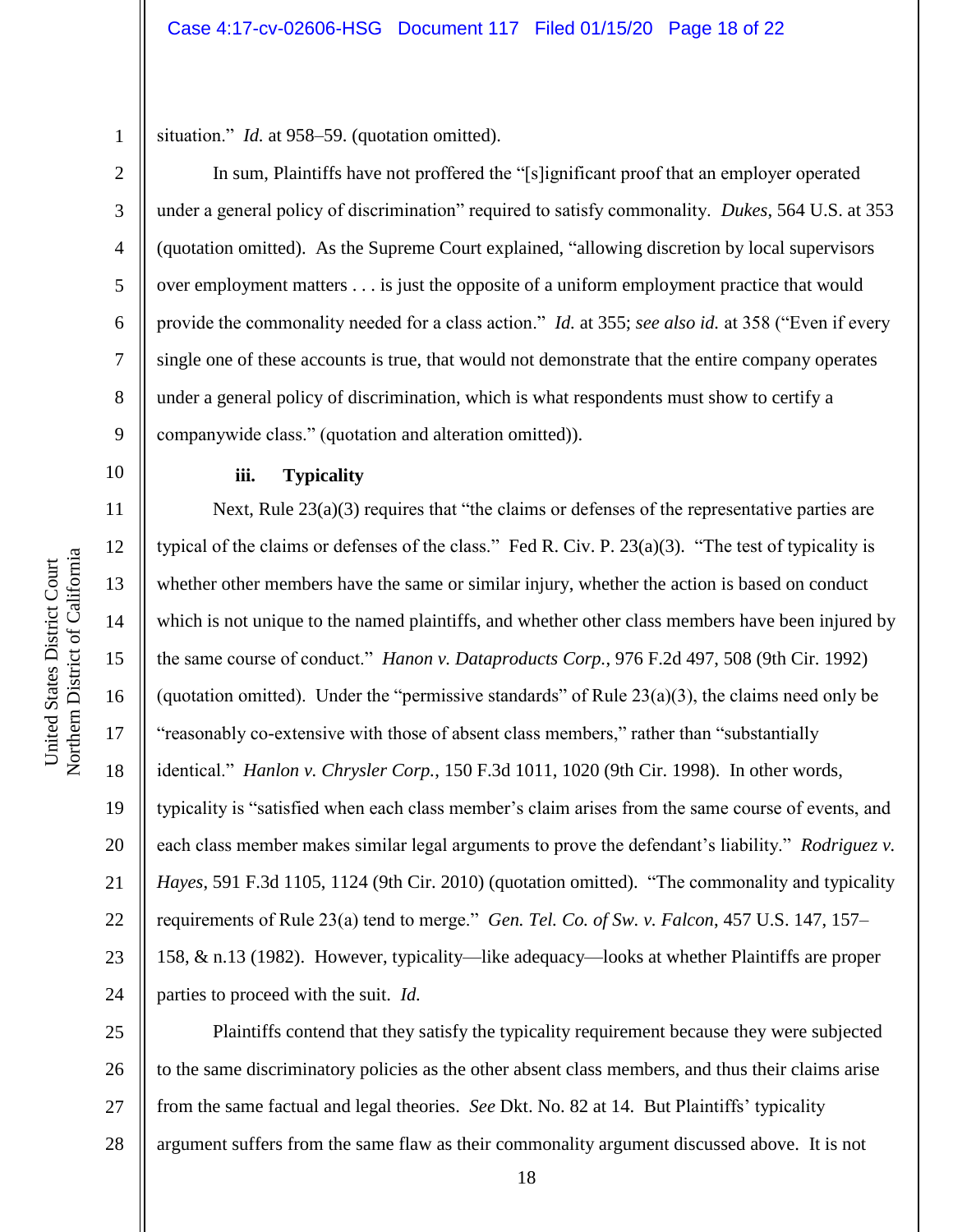enough to conclude that policies that prohibit employees from speaking English or require English proficiency for promotion eligibility would violate the same California laws. Plaintiffs have not tendered significant proof that the English-Only Policy or Promotion Policy existed on a company-wide basis so as to appl to all class members. Without this information, the Court cannot assess whether the three Plaintiffs' experiences and related injuries are unique as compared to the rest of the 43,000 putative class members.

This problem is further exacerbated by the fact that the three named Plaintiffs all worked at the same restaurant and under the same general managers during overlapping time periods. *See*  Dkt. No. 82-30, Ex. A ¶¶ 2–3, 8 (Guzman worked at the 126 New Montgomery location from 2007 to 2012), Ex. B. ¶¶ 2–3, 8 (Lira worked at the 126 New Montgomery location from 2009 to 2012), Ex. C ¶¶ 2–3, 8 (Poot worked at the 126 New Montgomery location from 2003 to 2012). When describing being told about the English-Only Policy, Ms. Guzman and Mr. Poot acknowledge that it was conveyed to them by the same manager in the same meeting, in which the manager said that they had to speak English in the restaurant. *Compare id.*, Ex. A ¶ 14, *with id.*, Ex. C ¶ 13. Ms. Guzman and Mr. Lira also contend that they were denied promotion by the same manager based on their English-speaking abilities. *Compare id.*, Ex. A ¶¶ 22, *with id.*, Ex. C ¶ 14. The proposed class, however, is not limited to employees who worked in this single restaurant or only under specific managers.

19 20 21 22 23 24 25 Additionally, even among the three named Plaintiffs, their exposure to the two policies differed. Ms. Guzman said that she "believe[d] that employees were generally able to speak in Spanish among themselves." *See id.*, Ex. A ¶ 15. Mr. Poot explained that he and other employees were told that they "could only speak English in the restaurant," and he "was not allowed to speak Spanish with other employees." *See id.*, Ex. C ¶ 14. And Mr. Lira said that he worked with many Hispanic employees and "[m]ost of these workers spoke only Spanish," though he was "prohibit[ed] [] from speaking in Spanish." *See id.*, Ex. B ¶¶ 12, 28.

26 27 28 Plaintiffs' cases do not rebut the significance of these distinctions. *See* Dkt. No. 82 at 14; Dkt. No. 107 at 7. In *Stender v. Lucky Stores, Inc.*, the named plaintiffs were food-department employees at a grocery chain who claimed that the defendant denied hours, training, and

1

2

3

4

5

6

7

8

9

10

11

12

13

14

15

16

17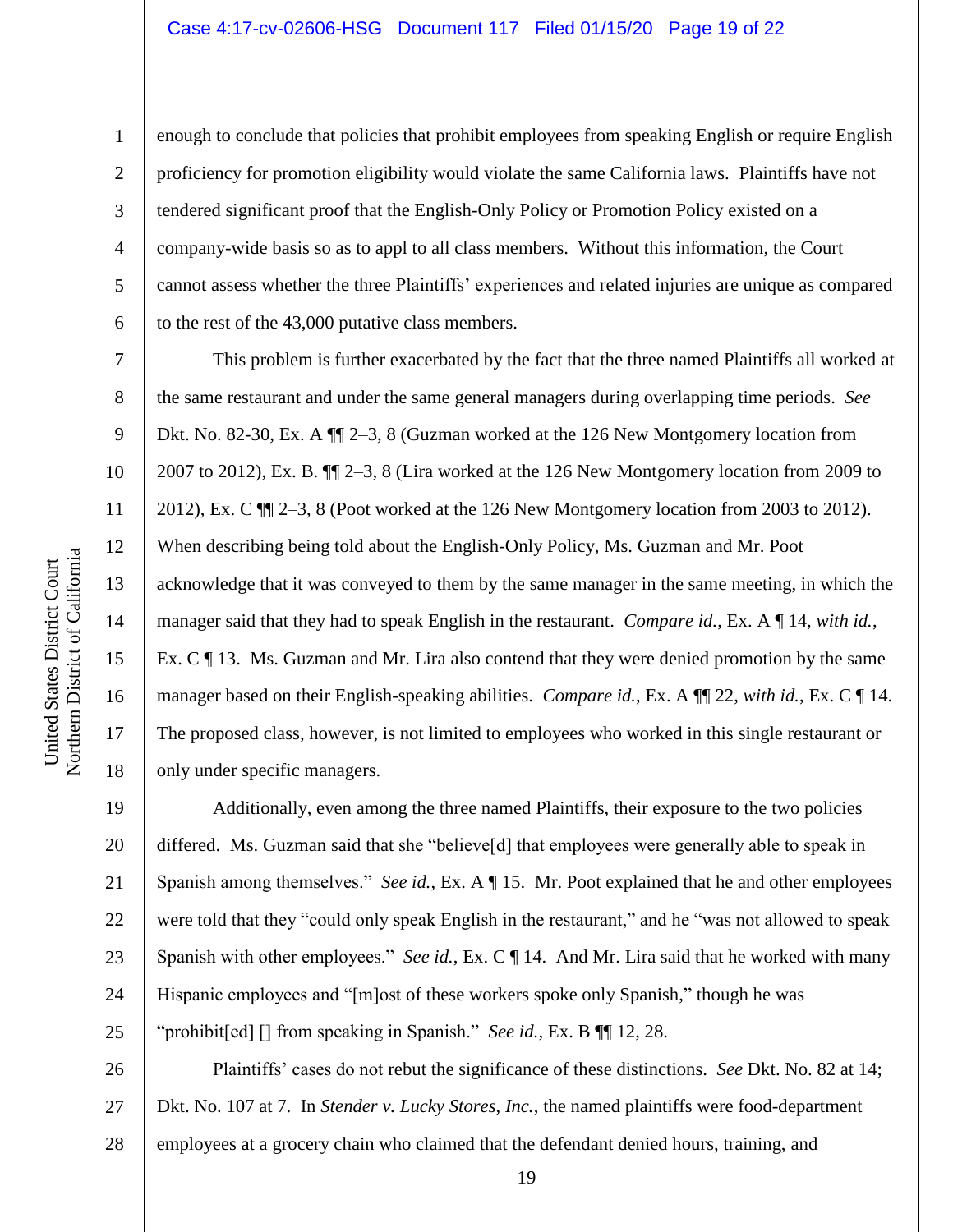1 2 3 4 5 6 7 8 9 10 11 12 13 14 15 16 promotional opportunities to them as female and black employees. No. C 88-1467 MHP, 1990 WL 192734, at \*1 (N.D. Cal. June 8, 1990). The parties, who had agreed on a partial class definition, disagreed on whether the class could include employees who challenged discrimination in their initial department assignments at the grocery store. *Id.* at \*4. The court held that the named plaintiffs, who alleged discrimination in job assignments at later stages in their careers, could nevertheless serve as representatives of a class that included employees who suffered discrimination in initial job assignments because an employee's initial assignment influenced his or her subsequent promotion opportunities. *Id.* Plaintiffs also cite *Adams v. Pinole Point Steel Co.*, in which the court concluded that the named plaintiffs' gender and race discrimination claims were typical of both actual applicants' claims and those of prospective applicants who were deterred from applying to the company. No. C-92-1962 MHP, 1994 WL 515347, at \*7–\*8 (N.D. Cal. May 18, 1994). The court reasoned that based on the plaintiffs' allegations, the company's discriminatory practices made it clear that any such applicants would not be hired. *Id.* at \*2, \*7– \*8. Also, notably, the named plaintiffs included both actual and deterred applicants. *See id.* In both *Stender* and *Adams*, however, there was no question regarding whether the named plaintiffs and absent class members were exposed to similar discriminatory treatment.

Here, on the other hand, there simply is no basis for the Court to conclude based on the record before it that Plaintiffs' experiences were typical of those of the class. *See also* Section IV.C.ii above. The Court's concerns do not rest on superficial factual distinctions such as potential variation in the severity or duration of the policies across stores, but rather more fundamentally go to whether all members of the class were even exposed to these policies at all such that they can claim discrimination or harassment from them.

23

17

18

19

20

21

22

# **iv. Adequacy of Representation**

24 25 26 27 28 Finally, Rule 23(a)(4) requires that the "representative parties will fairly and adequately represent the interests of the class." Fed. R. Civ. P. 23(a)(4). On this question of adequacy, the Court must address two legal questions: (1) whether the named plaintiffs and their counsel have any conflicts of interest with other putative class members; and (2) whether the named plaintiffs and their counsel will prosecute the action vigorously on behalf of the proposed class. *See In re*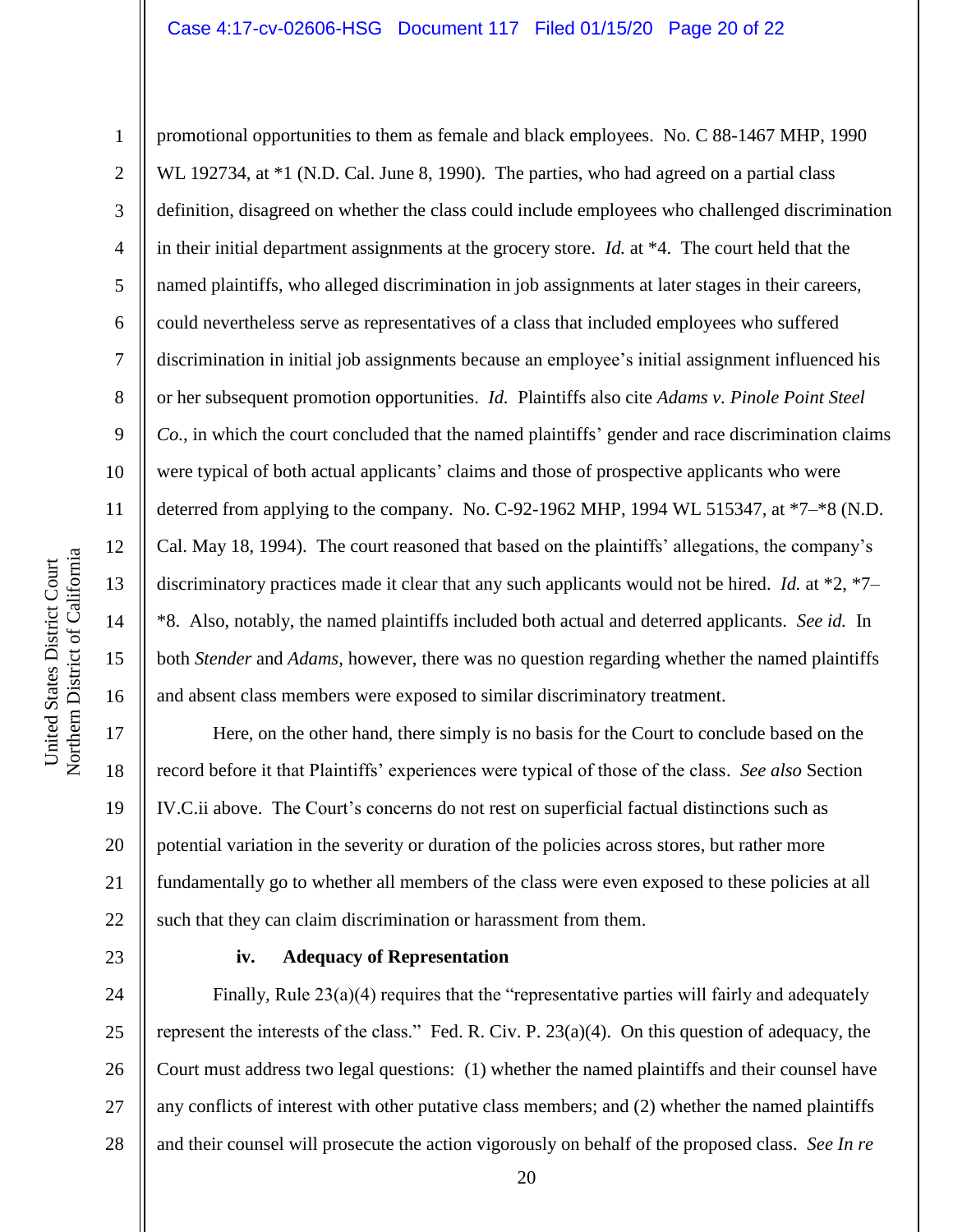*Mego Fin. Corp. Sec. Litig.*, 213 F.3d 454, 462 (9th Cir. 2000). This inquiry too "tend[s] to merge" with the commonality and typicality criteria. *See Falcon*, 457 U.S. at 158, n.13.

Defendants do not contest the adequacy of Plaintiffs' legal counsel, nor is the Court aware of any reason why they should. The only challenge Defendants raise regarding adequacy is as to a possible conflict of interest among named Plaintiffs and other class members. *See* Dkt. No. 88 at 18. Defendants contend that Plaintiffs cannot meet the adequacy requirement because some of the named Plaintiffs and declarants were supervisors who may have "participated actively" in the supposedly discriminatory behavior. *See id.* at 19. Defendants also suggest that particularly as to the Promotion Policy, class members in supervisory roles "will have a vested interest in defending the integrity of their decision-making." *See id.*

Assuming Plaintiffs were able to meet the other Rule 23(a) requirements, Defendants do not provide any factual or legal basis to conclude that the named Plaintiffs have any conflict of interest with other class members such that they would be inadequate class representatives. Of the three named Plaintiffs, Ms. Guzman and Mr. Lira eventually advanced to managerial roles. *See*  Dkt. No. 82-30, Ex. A  $\P$  4, , Ex. B  $\P$  4. They do not state that they had any control over the English-Only Policy or Promotion Policy, or that they wielded any authority over employment decisions at the restaurants. To the contrary, they were nevertheless subjected to these policies, though they at times tried to contest them. Ms. Guzman said that when she was being interviewed by the area manager for a general manager position, Ms. Guzman suggested that Mr. Lira could replace her as apprentice. *See id.*, Ex. A ¶ 28. When the area manager suggested that Mr. Lira did not have the requisite language skills, Ms. Guzman informed her that she believed that he *was*  qualified. *Id.* And Mr. Lira explained that he actually complained to human resources about the discrimination he witnessed and experienced. *See id.*, Ex. B ¶ 24.

24 25 26 27 28 To the extent Defendants suggest, on the other hand, that the named Plaintiffs may have a conflict with a hypothetical class member who voluntarily participated in the discrimination and harassment without simultaneously being injured by them, Defendants have not identified any authority that would find the named Plaintiffs inadequate representatives based on such attenuated conjecture. In *King v. Enterprise Rent-A-Car Co.*, the plaintiffs acknowledged that at least some

1

2

3

4

5

6

7

8

9

10

11

12

13

14

15

16

17

18

19

20

21

22